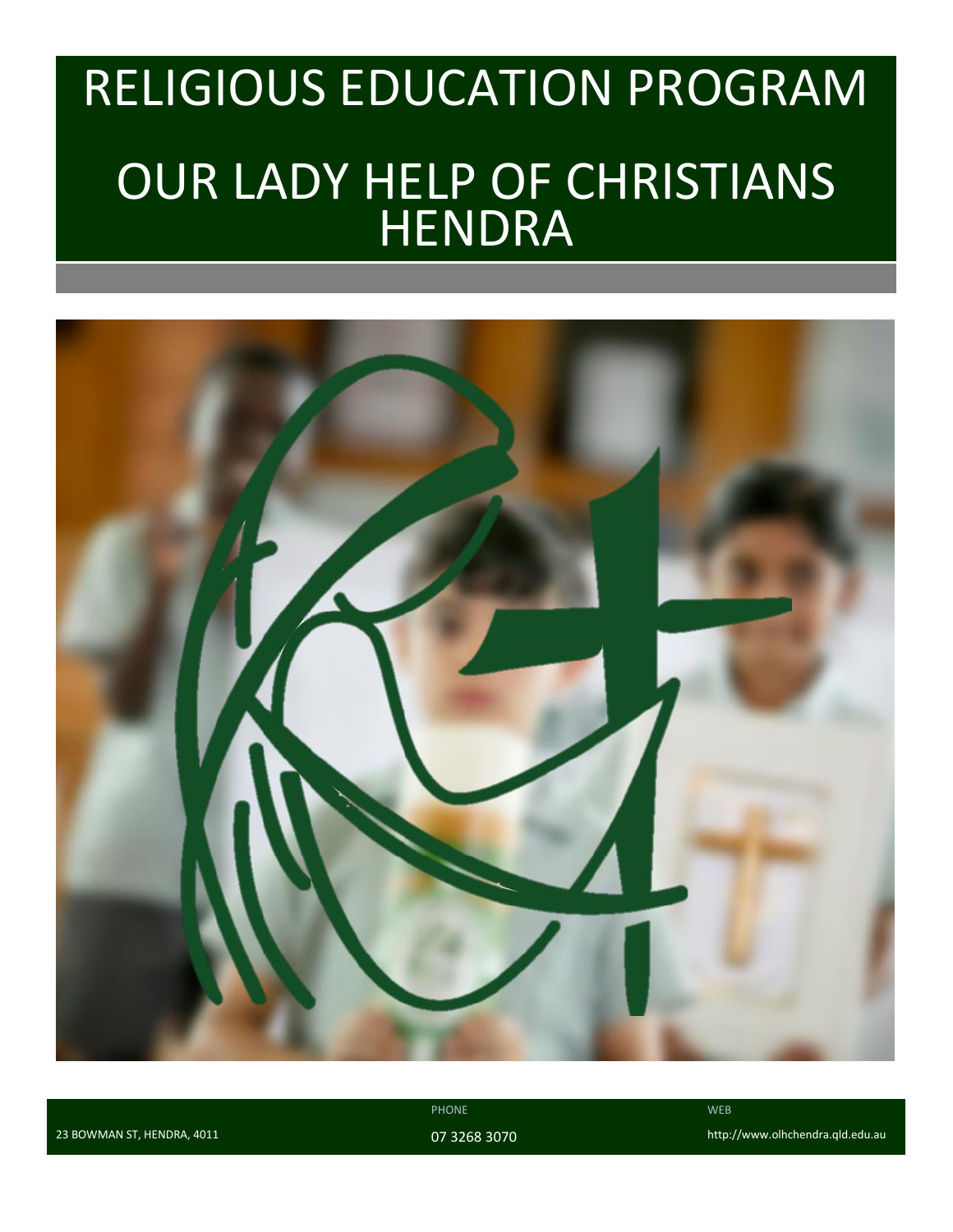### Introduction

Our Lady Help of Christians, Hendra is a co-educational primary school located in the inner north of Brisbane. We have a current enrolment of 161 students from Prep through to Year 6. Our school offers the latest in teaching and learning, technology, extra-curricular activities, and the benefits of being a high quality inclusive Catholic school.

Our Lady Help of Christians School was named after the patron Saint of Australia. We acknowledge the Turrbal People as the first owners of the land on which the school was built.

The school was opened by the Right Reverend Monsignor James Benedict Lynch on 25<sup>th</sup> January 1937. Two Josephite sisters travelled to Hendra each day from the convent in Nundah to conduct classes at the school.

The Josephite Order continued St Mary MacKillop's teachings until 1977 when the school relinquished their responsibility to Brisbane Catholic Education. The Josephite Charism continues to guide the vision and mission of our school today, which is brought to life through the praying of our school prayer daily. This charism is the foundation of everything we do. We nurture this with our children, parents, staff and the wider community because we believe it is crucial to promoting God's love.

The Josephites have gifted us with their spirituality which endeavours to:

- have faith in God's presence in every circumstance or experience;
- seek right relationships with God, others, self and the earth;
- serve the disadvantaged, poor, socially deprived and neglected;
- draw on the strength and resilience of God's love, live simply, engage with others to meet human needs;
- be advocates for the voiceless, care for the earth, wonder at nature and create welcoming communities.

Our school motto of "*Faith, Courage*, *Action*" reflects the ideals of the Josephite Order and its founder St Mary MacKillop.

*In the Spirit of Mary our Mother and in the footsteps of St Mary MacKillop we are:*

- People of Faith who strive to live the gospel values through prayer, community spirit and celebration
- People of Courage who seek God's help, and support one another
- People of Action who welcome all, encourage positive relationships and build a happy and caring learning community.

Through our prayer and liturgical life, and our close relationship with the parish community, we strive to grow in the knowledge of Christ according to the Catholic Christian tradition.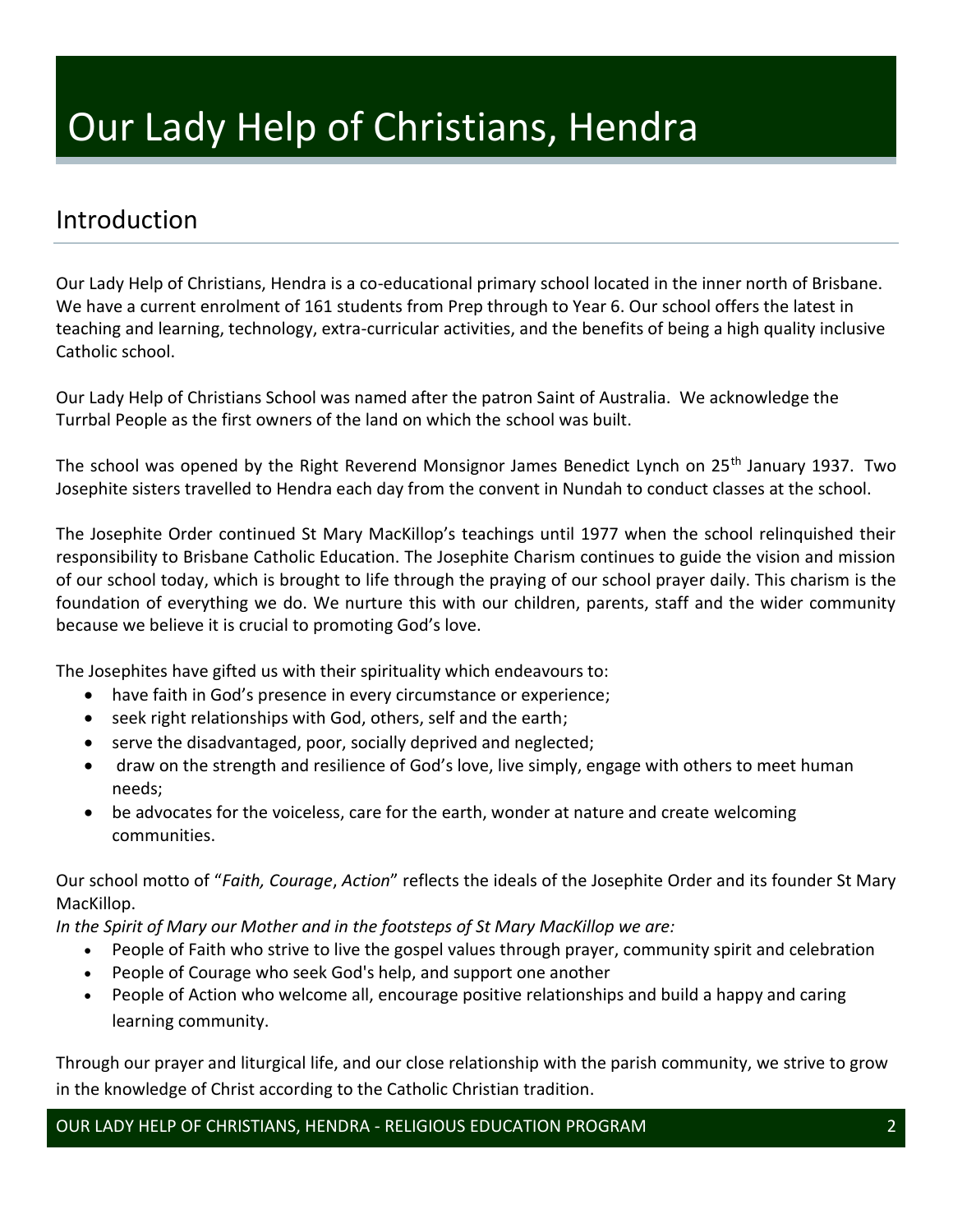### **Element One – Students and Community**

Our Lady Help of Christians' Vision and Context for Religious Education

OLHC's Religious Education Program is responsive to the needs and religious backgrounds of students and the contemporary contexts for learning in the religious classroom.

### **At the School Level**

### **DEMOGRAPHICS:**

Our Lady Help of Christians is a co-educational school with a current enrolment of approximately 161 students from Prep to Year 6. OLHC has seen a steady increase in student numbers. 62.1% of our students are Catholic with a further 16.1% belonging to another Christian religion. 23.5% of our families identify as no religion or not stating a religion.

| <b>Student Religion</b> | Percentage |
|-------------------------|------------|
| Catholic                | 62.1%      |
| No Religion             | 16.7%      |
| <b>Other Religion</b>   | 1.2%       |
| <b>Not Stated</b>       | 6.8%       |
| <b>Other Christian</b>  | 16.1%      |

Communicating how we teach and interpret scripture to all in our community is important, especially to our families of Christian faiths other than Catholic, in particular with families of the Pentecostal faith who interpret scripture literally. Families of non-Christian faiths in our community appreciate the acknowledgement of certain celebrations and traditions of their faith throughout the year. Students of these faiths may need structures or allowances to be put in place. For example, a student of Islamic faith will need to be considered during Ramadan, especially if the class is doing Physical Education.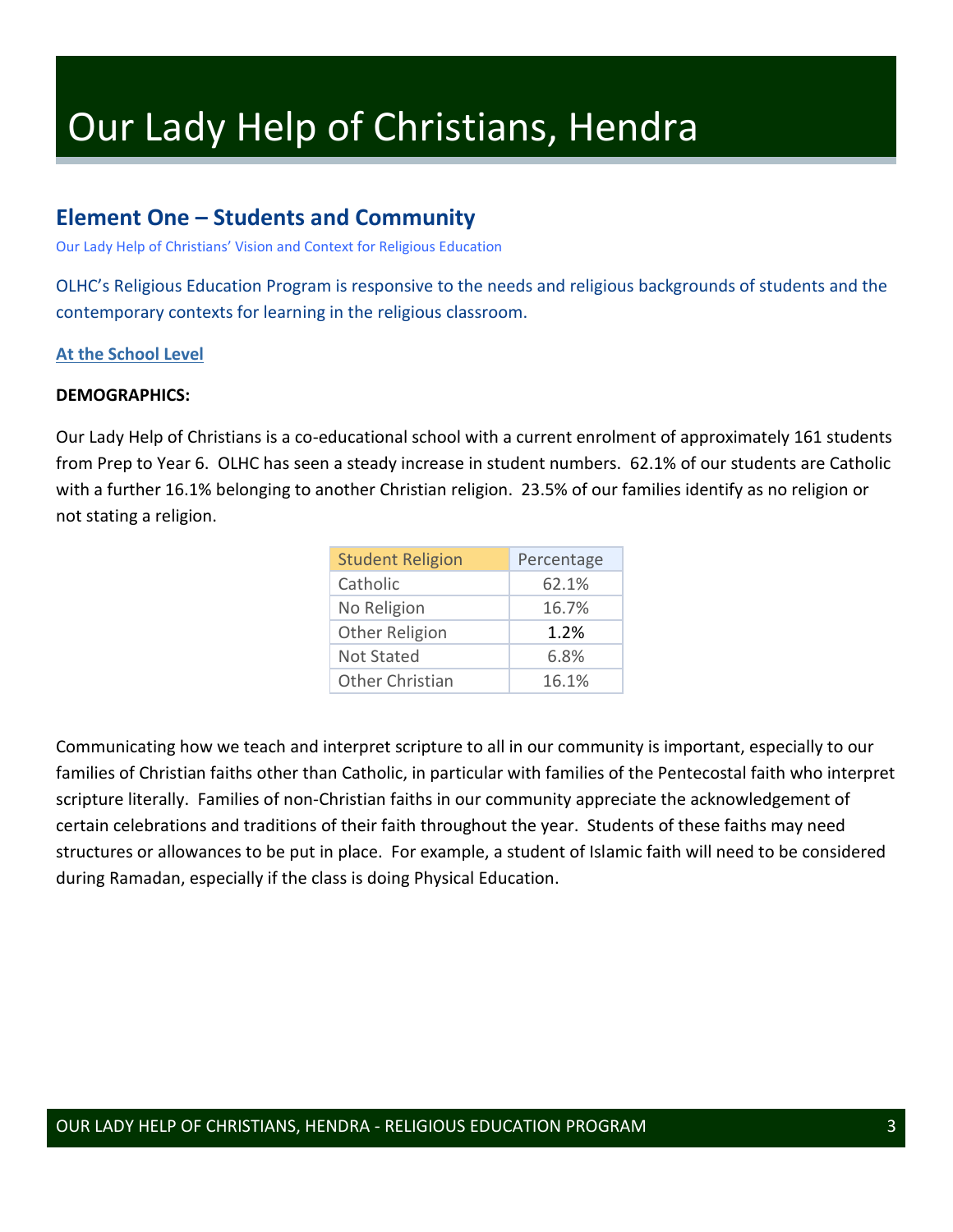### **2020 Class Statistics**



The percentage of Catholic students in our Year 3 class is the lowest for our school. This indicates that the importance of teaching the students with a reconceptualist approach is very important. We must ensure that teachers avoid presumptive language and teach 'about' the tradition.

Our Lady Help of Christians' Religion Program takes into consideration the demographics of the students, their families and the local community.

### **This should be visible in the school through:**

- Information about the religious background of students is accessed and considered when planning units of work.
- Sharing information in the school newsletter to ensure that all members of the community, who wish to share and celebrate our Catholic Christian heritage, feel welcome and respected in their own faith journeys, through opportunities to engage in religious celebrations.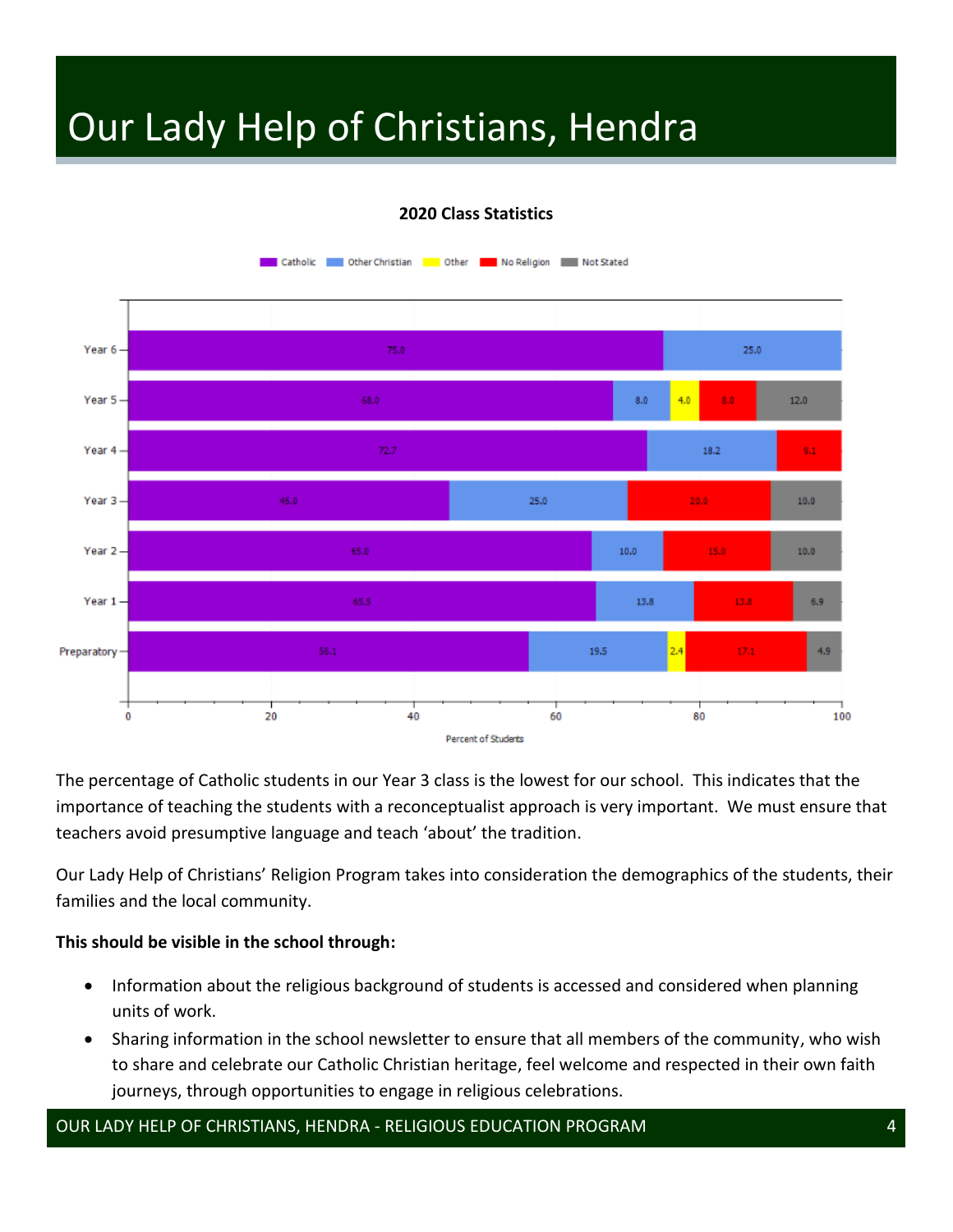• Parent information is shared on the school website to expand parent's knowledge of the Religion curriculum.

### **VISION FOR RELIGIOUS EDUCATION**

Our Lady Help of Christians shares and promotes the Vision for Religious Education articulated by Brisbane Catholic Education and the wider church. This vision includes the two dimensions of formation of student's religious literacy and their personal faith.

Our Lady Help of Christians, as a Catholic Christian community, educates all to live the gospel of Jesus Christ as successful, creative, confident, active and informed learners; empowered to share and enrich our world. We envisage a school where students and staff are active, confident and inquisitive through a purposeful and challenging curriculum. We are committed to building a learning community where learning and teaching is visible, explicit and responsive, creating equity and excellence for all learners; where all members demonstrate motivation, engagement, and empowerment in reaching their potential as life-long, enthusiastic learners.

Our mission is to develop students as life-long learners through a balanced curriculum enriched by Gospel values whilst empowering them to make a positive contribution to the community.

We believe that Religious Education at OLHC enables our students to be creative and informed learners who are literate in the Catholic Christian Tradition. This deep knowledge of our Catholic Identity empowers our students to participate critically and effectively in their world. Our Religious Education Curriculum is flexible and based on current pedagogy and provides opportunities for our students to achieve success.

We believe that there is an important link between the teaching of Religion and the Religious Life of the School. This is visibly expressed through our gathering as a community to pray and worship, as well as giving witness to the Gospel values in the way we welcome all, build positive relationships, support one another and celebrate as a community.

- The Vision for Religious Education can be found on the OLHC School website.
- The Vision for Religious Education is used as a starting point during curriculum planning.
- The Vision for Religious Education is focused on periodically during professional learning sessions.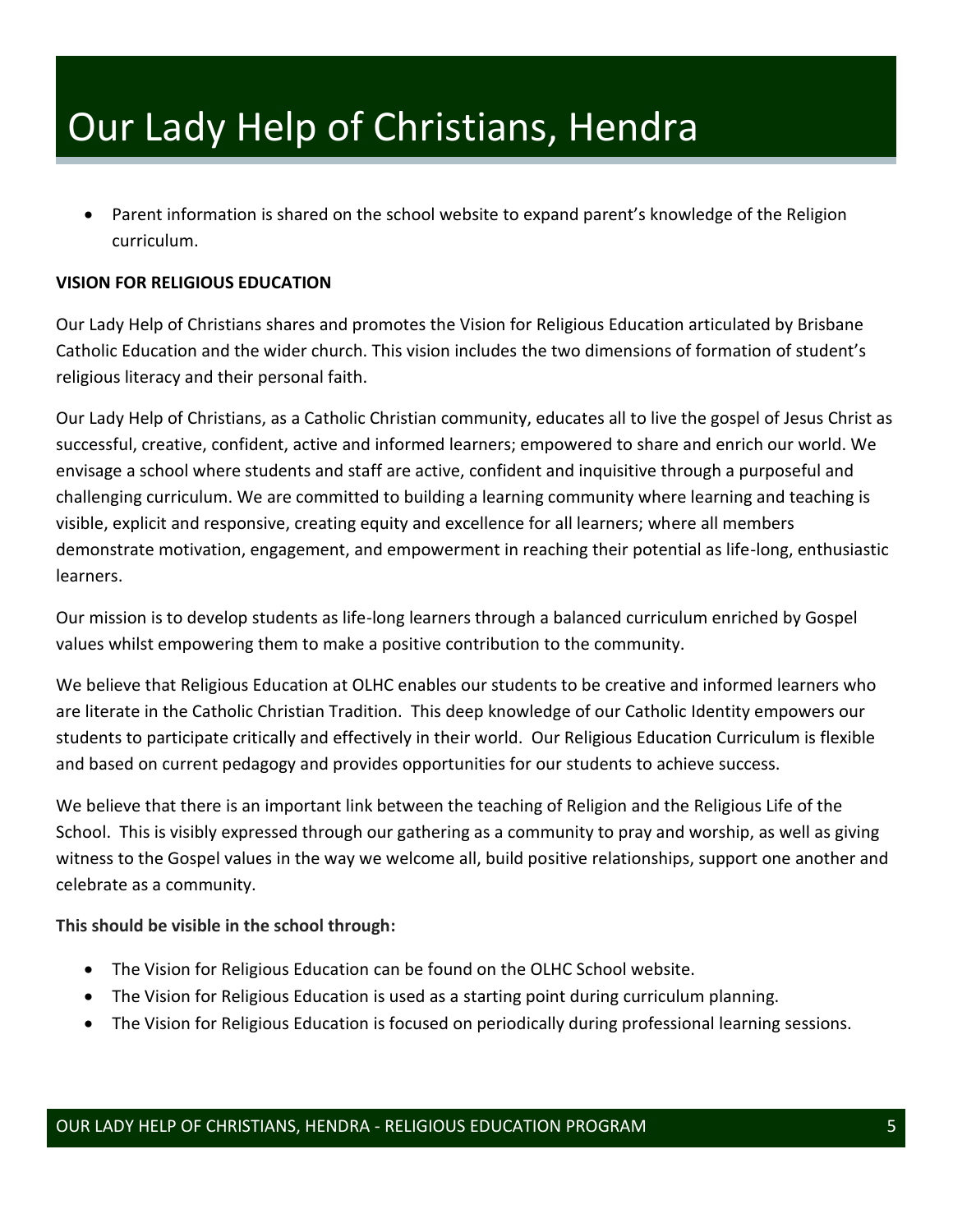### **CONTEMPORARY CONTEXTS OF SCHOOL RELIGIOUS EDUCATION**

At Our Lady Help of Christians, recognition is given to the four contexts identified as having significant impact on Religious Education in contemporary Catholic schools. They are the *Societal Context, Ecclesial Context, Educational Context and Digital Context.*

### *Societal Context*

Our Lady Help of Christians operates in a complex and ever-changing environment. Our students are immersed in a global world and from an early age are exposed to a range of values represented through diverse media. As a result of this, our school is continually challenged to engage families in Religious Education in rich and relevant ways. We respond to that challenge in a variety of ways.

### **This should be visible in the school through:**

- Informing parents of the Religious Education program at Our Lady Help of Christians
	- o During the enrolment process
	- o During Prep Orientation days
	- o At parent information evenings at the beginning of each year
	- o Through the school newsletter
	- o In Term overviews
- School behaviour expectations
- Our SOAR Matrix. Students SOAR with Faith, Courage and Action.
- Acknowledgement of Aboriginal culture at the beginning of each assembly and during significant events such as reconciliation week and NAIDOC week.
- Immersing students in a global world through the use of Caritas, Catholic Mission and St Vincent de Paul resources.
- Raising awareness and funds for Caritas, St Vincent de Paul and Children's Catholic Mission.

### *Ecclesial Context*

Our challenge at Our Lady Help of Christians is to engage an increasing number of students and their families with the tradition, language and culture of the Church. We seek to provide opportunities for families to engage with the Catholic Christian tradition and its rich spiritual practices.

### **This should be visible in the school through:**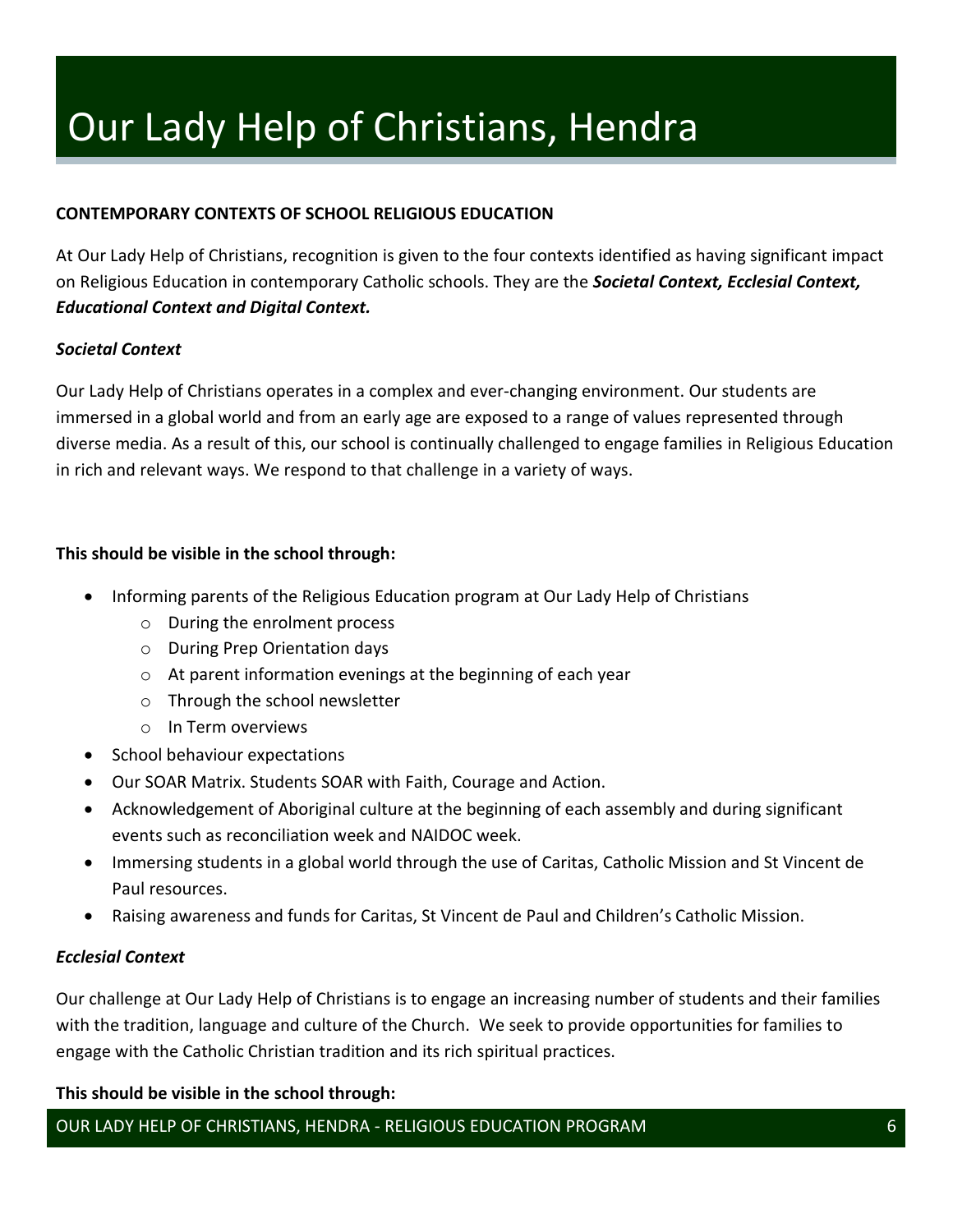- Inviting the school community to attend weekly school Masses as well as class liturgies and prayer assemblies.
- Weekly assemblies, praying our school prayer each morning led by students.
- Staff and family participation in parish Sacramental programs.
- Promoting parish activities, for example, Sacramental programs, children's liturgies, Ignite program, Keynote speakers.
- Whole school Masses every Wednesday and year level Liturgies of the Word in classes.
- School Masses and Liturgy of the Word celebrated for significant events such as beginning of school year Mass, Ash Wednesday, Holy Week/Easter, ANZAC Day, Mother's/Father's/Grandparents Day, Pentecost, Catholic Education Week, Feast days (St. Patrick, St. Joseph and Our Lady Help of Christians, Mary MacKillop), graduation Mass, conclusion of school year liturgy.
- Classroom sacred spaces featuring evidence of the liturgical year.
- Visible sacred icons and imagery throughout the school.
- Weekly staff prayer.
- School-Parish Masses each term.
- Students performing Altar Serving duties at our weekly Wednesday Masses as well as Sunday Parish Masses.
- Sister Francine Caesar, a Josephite nun is on staff working in a pastoral care capacity. She coordinates a virtues program, which is presented fortnightly by a class at our school assembly.
- School Chaplin employed to deliver further pastoral support and social justice lessons to upper primary.

### *Educational Context*

Our mission at Our Lady Help of Christians is to develop students as life-long learners through a balanced curriculum enriched by Gospel values whilst empowering them to make a positive contribution to the community. The classroom teaching and learning of religion reflects the philosophy, content, structure, academic rigor and assessment and reporting models used in other learning areas.

### **This should be visible in the school through:**

- Quality planning for learning and teaching.
- Making links to other curriculum areas where possible.
- Quality assessment and reporting.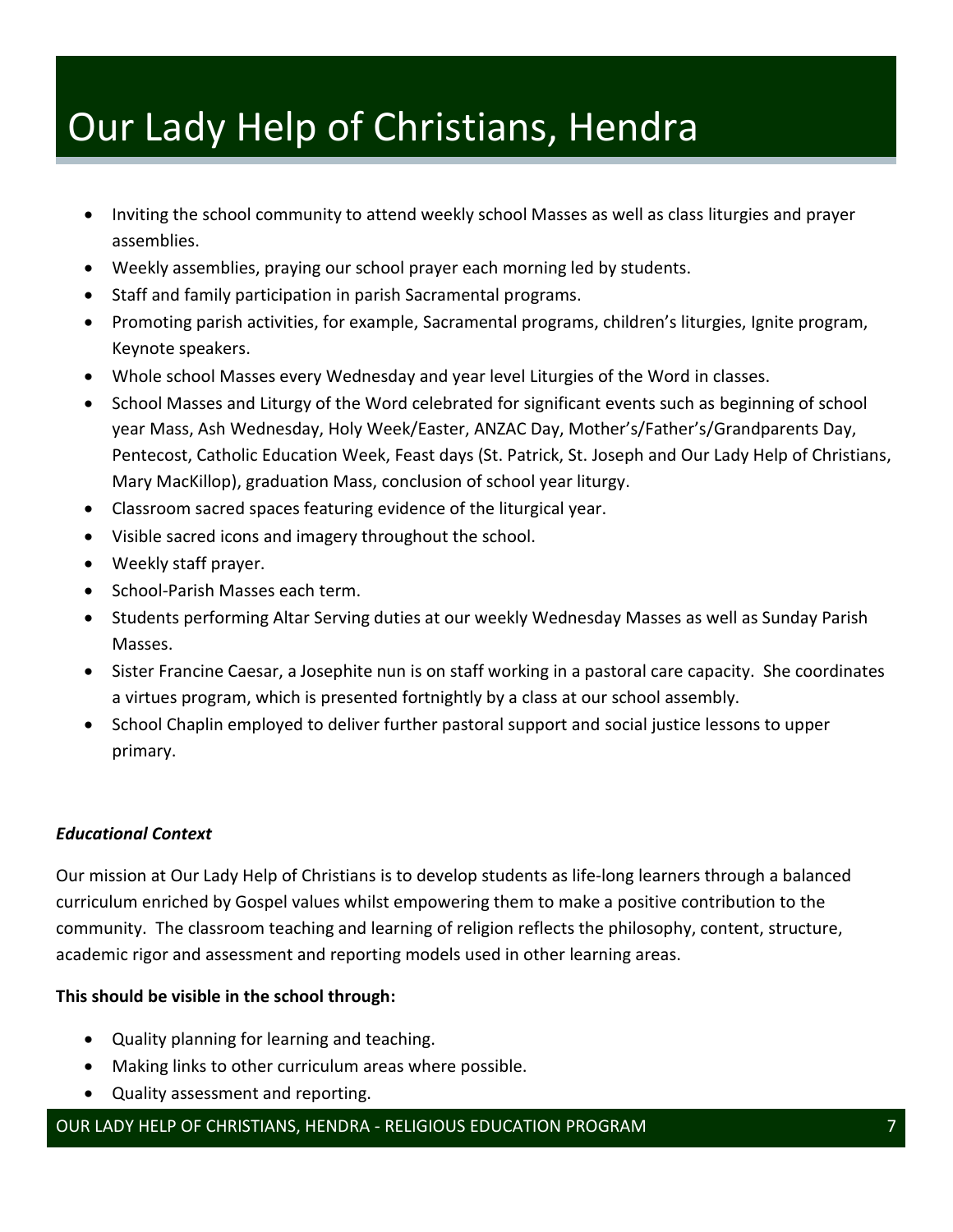- Continuing professional development for teaching staff.
- Reflecting on the model of pedagogy during planning.
- Incorporating digital technologies into teaching and learning in Religious Education.
- Articulating intentional links between the Religious Life of the School and classroom teaching of Religion.

### *Digital Context*

Our Lady Help of Christians seeks to engage students in the critical, creative and responsible use of digital learning tools, with a particular focus on developing knowledge and skills to be a responsible digital citizen. This enables them to express their learning in rich and relevant ways, connecting the school and wider community in a global context.

- Songs and hymns shared on school portal.
- Use of interactive TV's in all classrooms.
- We are a 1-1 device school, all students in Prep to Year 3 have iPads and all students in Year 4 to Year 6 have a PC.
- Demonstration of learning by the students using digital technology.
- Microsoft Teams and Onenote are prominent learning collaboration features.
- Teachers and students use Bible Gateway and other appropriate online Bible tools.
- iPad apps are used for prayer and meditation.
- YouTube Kids is accessed for reflective video clips.
- Teachers use the Ways to Pray Calendar and Loyola Press to access activities to support the Religious Life of the School.
- Appropriate ICLT user policy completed by all students.
- Teachers use BCE Learning Bytes and other digital resources including ResourceLink.
- Professional development for teaching staff to improve their skills in using ICT.
- ResourceLink (hands on resources, books etc)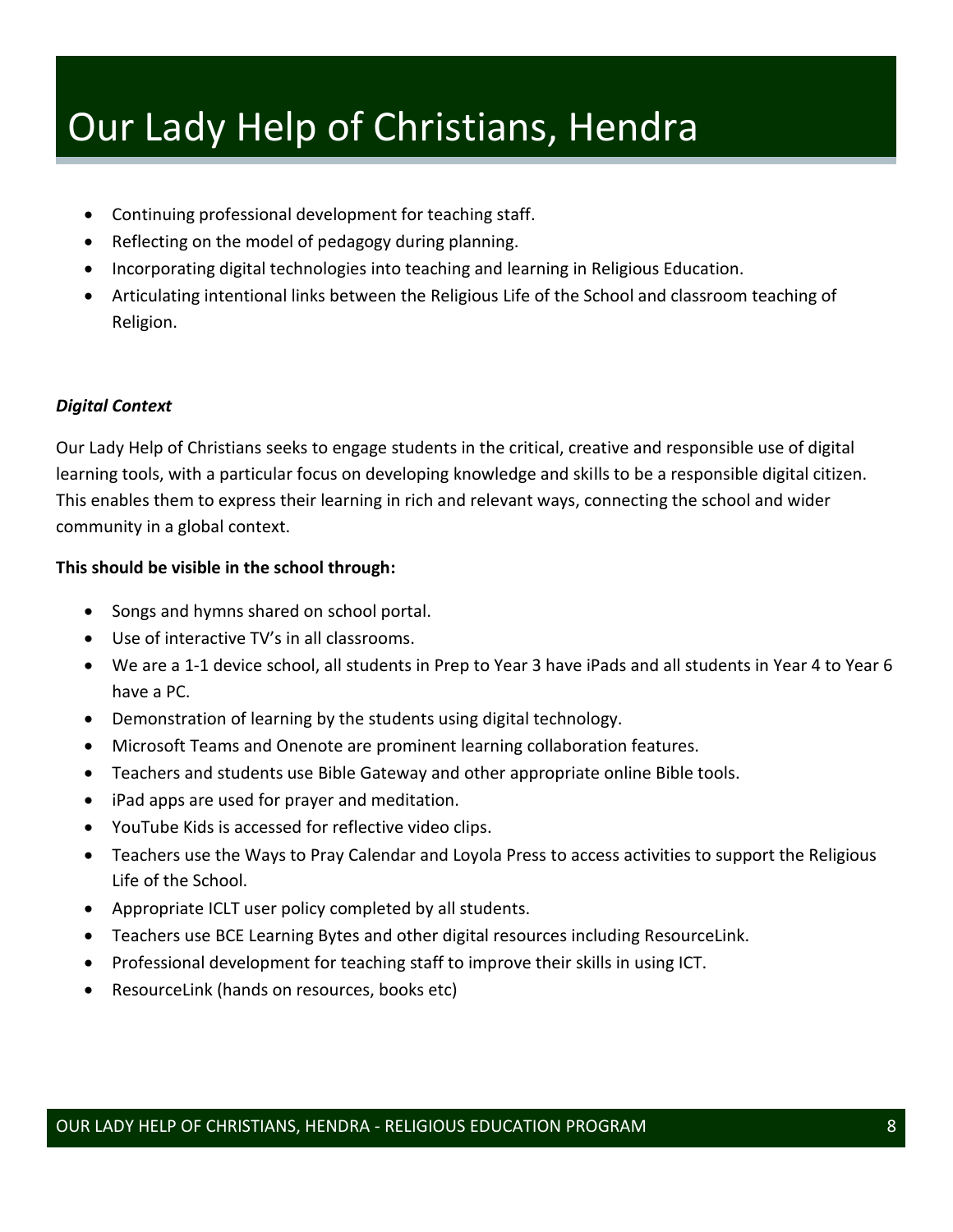### **Beliefs about Learners and Their Learning**

At Our Lady Help of Christians, we believe that every learner is created in the image and likeness of God and, inspired by the Spirit, responds with passion and creativity to life. We believe that all students are entitled to rigorous, relevant and engaging Religious Education programs, drawn from the BCE Religion Curriculum P-12, that addresses their individual learning needs. Our school Religious Education program caters for the diverse needs of our students.

### **This should be visible in the school through:**

- Religion curriculum is planned collaboratively including all appropriate key stake holders to address the differentiated needs of each learner (APRE, class teachers, STIE, PLL, parents, medical support etc)
- Adjusting the ways in which students are taught and the means through which they demonstrate their learning, including the provision for multiple opportunities.
- Providing students with additional time and support.
- Providing students with opportunities to work with content in more depth or breadth.
- Making adjustments for learning intentions and success criteria when planning units of Religion to enable all students to demonstrate their learning.
- Negotiated assessment tasks.

### **At the Year Level**

Teaching staff at Our Lady Help of Christians are required to meet in year levels with the APRE and other relevant key staff each term to develop units of work for Religious Education so that the learning needs for all students are met. This process assists teachers in implementing a curriculum that ensures mandatory requirements are met and that there is continuity and comprehensive coverage throughout the school.

### **This should be visible in the school through:**

- Teachers engage in planning with the APRE, PLL and other support staff four times per year to plan their Religion curriculum. Further planning time can be negotiated as required.
- Each unit of work is a 'working document' and teachers are encouraged to continue to make adjustments and add additional resources as they find them.
- Our Lady Help of Christians' Religious Education scope and sequence is a working document which is renewed with year level staff and the APRE to ensure that mandatory requirements in planning for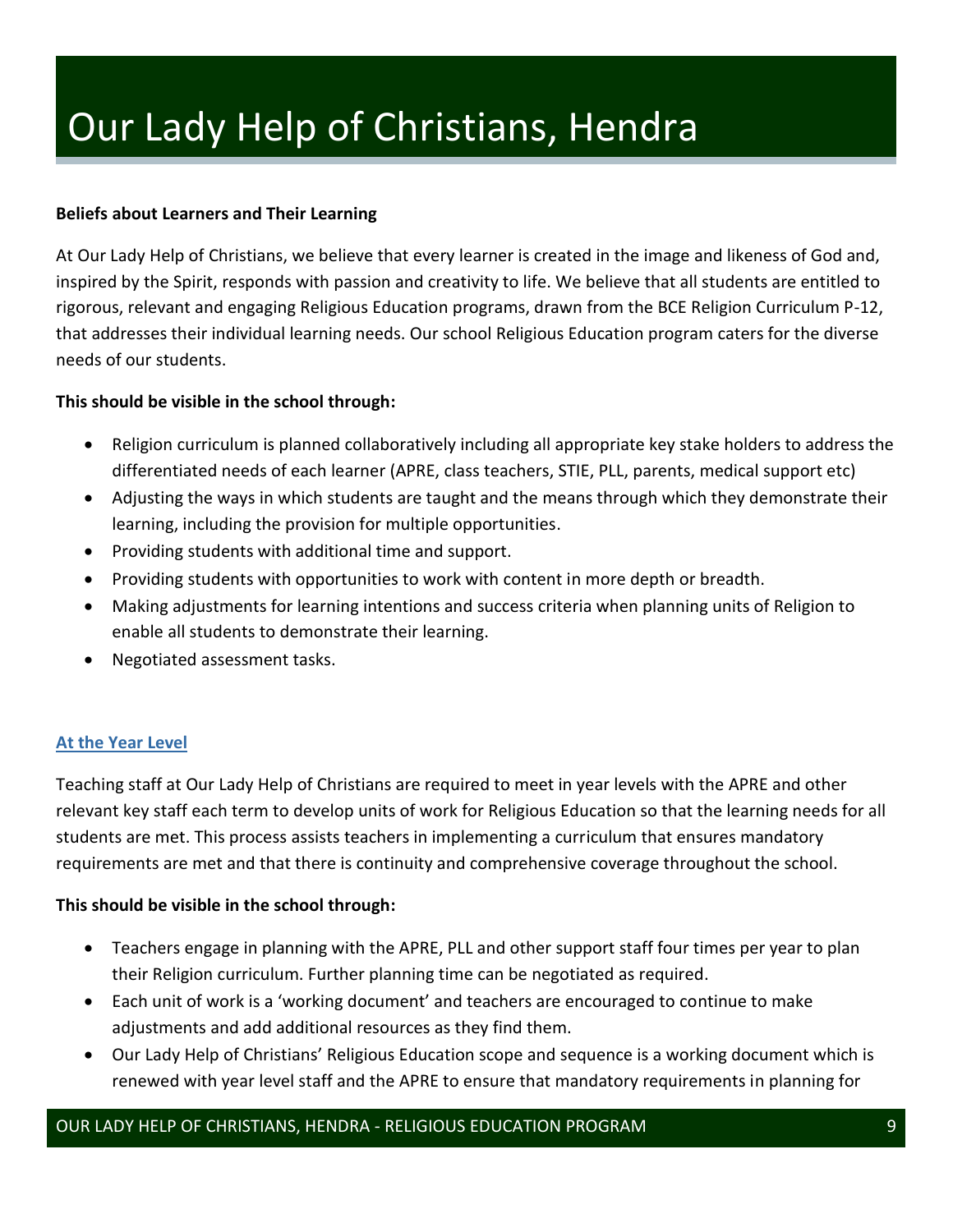teaching, learning, assessment and reporting of the Religion curriculum are regularly audited and monitored.

- Scope and sequence and line of sight documents for Religious Education are used when planning units of work.
- All units of work are expected to be placed on the Staff Portal in the Religious Education folder.
- Specialist teachers (specifically Visual Arts) are involved in planning with the APRE to incorporate a religious context to the skills used in each year level at some stage during the year.

Our Lady Help of Christians' website communicates clear information to parents and the wider community about what students will be taught in the religion classroom at each year level.

### **This should be visible in the school through:**

• Year level term overviews, which clearly identify what is being taught in Religion are made available to parents on the school website (as well as being emailed directly to them). This document also identifies ways in which parents can support their child's engagement in Religious Education.

### **At the Class and Individual Student Level**

When planning at the class level, teachers' pay particular attention to the unique classroom context and backgrounds of the students in their own class.

### **This should be visible in the school through:**

- The unit planning template used at Our Lady Help of Christians ensures a consistent approach to planning and includes areas to record information about the religious background of their students and their specific learning needs.
- Teachers include information about differentiated learning and assessment.
- Teachers provide a number of different learning opportunities for students to demonstrate their learning. Real world contexts, such as; excursions and expert speakers.
- Year level teachers meet frequently and regularly, both formally and informally, to ensure teaching and learning, assessment and reporting is consistent and relevant to each class within a common unit of work.
- Teachers are encouraged to continue to add resources to the unit of work and refine teaching and learning activities throughout the unit to ensure that they are meeting the needs of all students.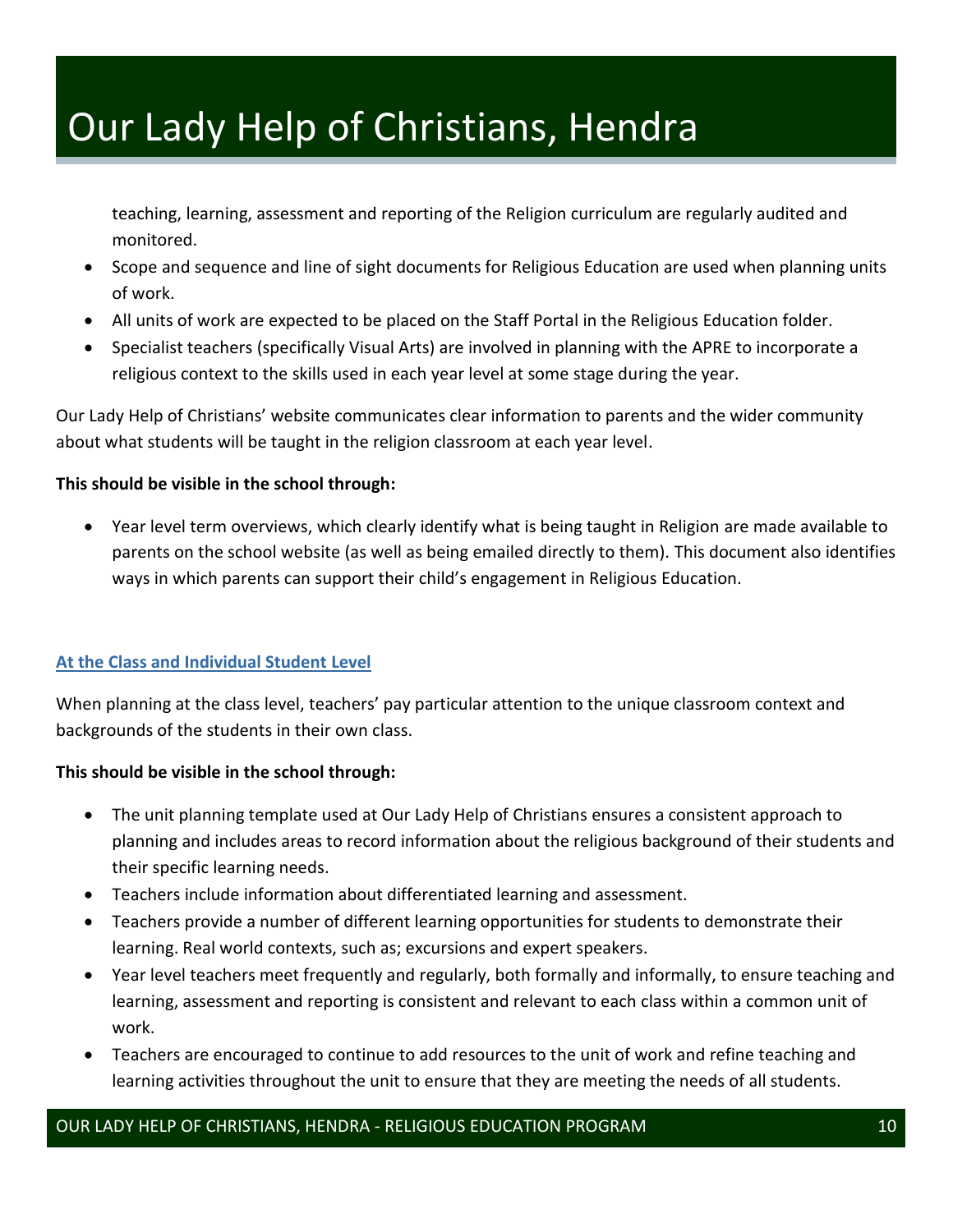- Our year 6 Student are each responsible for a Student Committee. The Students Committee are: Mission & Spirit, Social Justice, Environment & Sustainability and Sport & Activities.
- Our senior student leaders plan and lead our fundraising initiatives.

### **Element Two – Curriculum Structure and Organisation**

Our Lady Help of Christian's Structure and Organisation of Religious Education

OLHC's Religious Education Program articulates a Catholic view of learning and teaching and is structured around the *Model for Religious Education*.

### **At the School Level**

At Our Lady Help of Christians, a Catholic view about learning and teaching is reflected in both dimensions of Religious Education, namely, the classroom teaching and learning of Religion and the Religious Life of the School. We believe in life-long learning in religion and faith development. We believe in holistic learning; the gaining of wisdom, not just information; the connection between rationality and belief and the essential integration of knowing and living in the Catholic Christian tradition. Our Josephite charism, provides the school with a local lens through which teaching and learning of religion and how to be religious in a particular way, occur.

- Teachers are expected to cover all mandatory requirements in their planning, teaching, assessment and reporting of the Religion Curriculum.
- Year level units of work are planned to reflect events and activities that enhance the religious life of the school where appropriate to the student learning and assessment of achievement standards.
- Year level scope and sequence are annually audited and monitored.
- Timetabling of Religion is regularly monitored by the Leadership Team to ensure entitlement of mandated time allocation (2.5hrs per week).
- Year level curriculum is clustered into major themes across the school.
- Prayer assemblies and school Masses often use mandated scriptural texts, highlighting the connection between the classroom teaching of Religion and the Religious life of the school.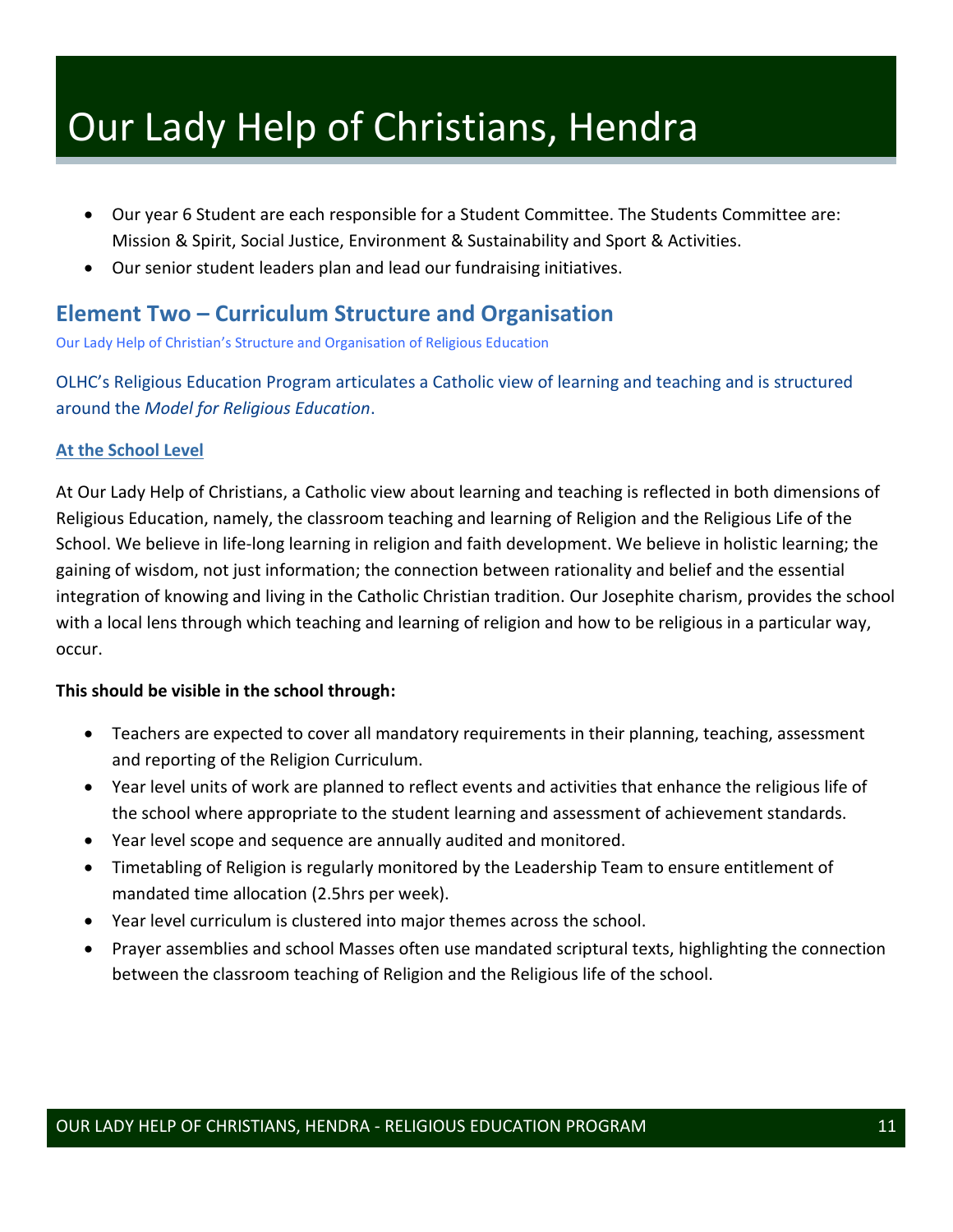### **Our Lady Help of Christians' Religious Education Program is structured around the Model for Religious Education**

At Our Lady Help of Christians, teaching people religion and teaching people to be religious draw upon the Catholic Christian tradition in ways that are mindful of our local context and the ecumenical and multi-faith realities of our community's contemporary culture.

Our school Religious Education program seeks to understand and utilise the distinctiveness and complementarity of these two dimensions of Religious Education in the holistic education and the formation of students. Our classroom learning and teaching of Religion and the Religious Life of the School are responsive to religious diversity, while being faithful to the Catholic Christian identity of the school and the charism of our school. Our students extend their classroom learning about Catholic social teaching with active participation and critical reflection on social justice initiatives in order to ensure all students have the ability to participate in both dimensions of the model for Religious Education.

### **This should be visible in the school through:**

- Classroom Sacred Spaces
- Virtues program
- Engaging Evangelisation Brisbane to work with students
- Participation in Mini Vinnies days
- St Vincent de Paul sleepout
- Religious Education units of work identify content from the Religion Curriculum P-12 and the Religious Life of the School.

### **Our Lady Help of Christians' Religious Education Program identifies and articulates how entitlement to learning in the Religion Curriculum P-12 reflects a reconceptualist approach and is ensured through flexibility in offerings, effective timetabling and time allocation.**

At OLHC, teachers use a reconceptualist approach to Religious Education. Teachers embrace a pedagogy that ensures presumptive language and assumptions about student's faith development based upon their particular religious affiliation are avoided. Our Religious Education program focuses on allowing students to explore their own religious tradition whilst exploring and building empathy and understanding of the religious beliefs and practices of others. Students are given the opportunity to investigate and inquire about their own faith and the faith of others with enhanced understanding. Our Lady Help of Christians embraces the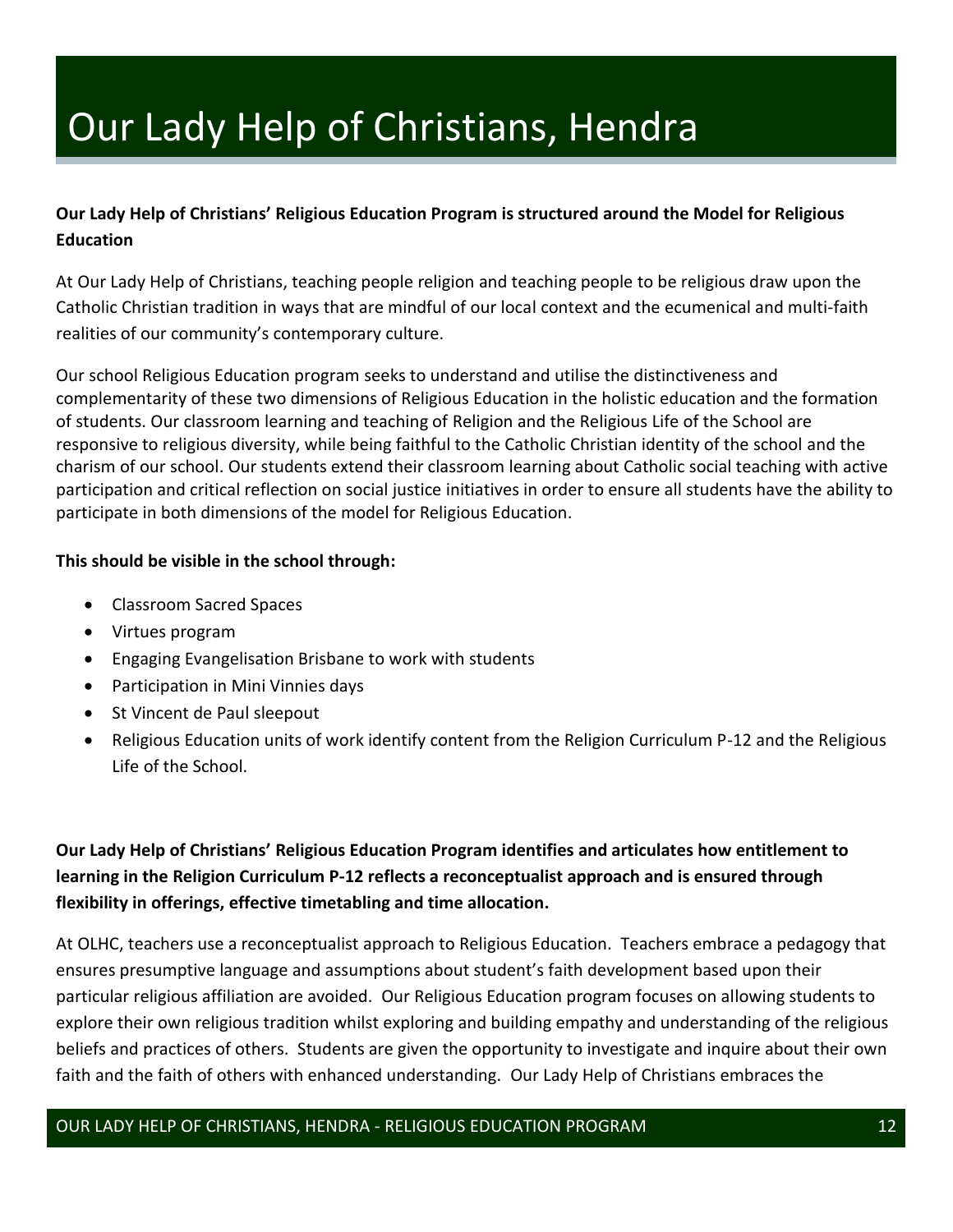principles of Visible Learning to improve learning outcomes for all of our students. Our Religious Education program uses these principles in conjunction with the BCE model of pedagogy to the teaching of Religion. Five practices provide a common language for planning and reflecting on learning and teaching in the religion classroom: focusing on learners and their learning; establishing clear learning intentions and success criteria; activating multiple ways of knowing, interacting and opportunities to construct knowledge; responding with feedback to move learning forward; and evaluating learning with students as activators of their own learning and resources for others.

### **This should be visible in the school through:**

- Class timetable
- Units of work with contemporary pedagogical practices

### **Our Lady Help of Christians' Religious Education Program identifies and articulates a clear, collaboratively developed for learning and teaching in Religion based on the Religious Education Curriculum and reflecting sound design principles.**

The Religious Education scope and sequence is a working document that continues to evolve every year. The scope and sequence informs how the achievement standards and core content descriptors for each year level are linked to classroom teaching and learning at OLHC. Our Lady Help of Christians' scope and sequence clearly outlines the yearly progression of learning in Religious Education for every year level. It includes fertile questions that are linked to core content descriptors, mandated and supplementary texts, explicit prayers, Religious Life of the School and the school charism. This document is used to inform year level and classroom planning and allows alignment with Visible Learning practices.

### **This should be visible in the school through:**

• Our Lady Help of Christians Religious Education scope and sequence

#### **At the Year Level**

At OLHC, the leadership team and teachers ensure consistency within and between year levels through collaborative planning practices within and across year levels. Year level planning sessions enable teachers to plan units of work which build on where students' learning in Religion is situated. There is a clear focus on the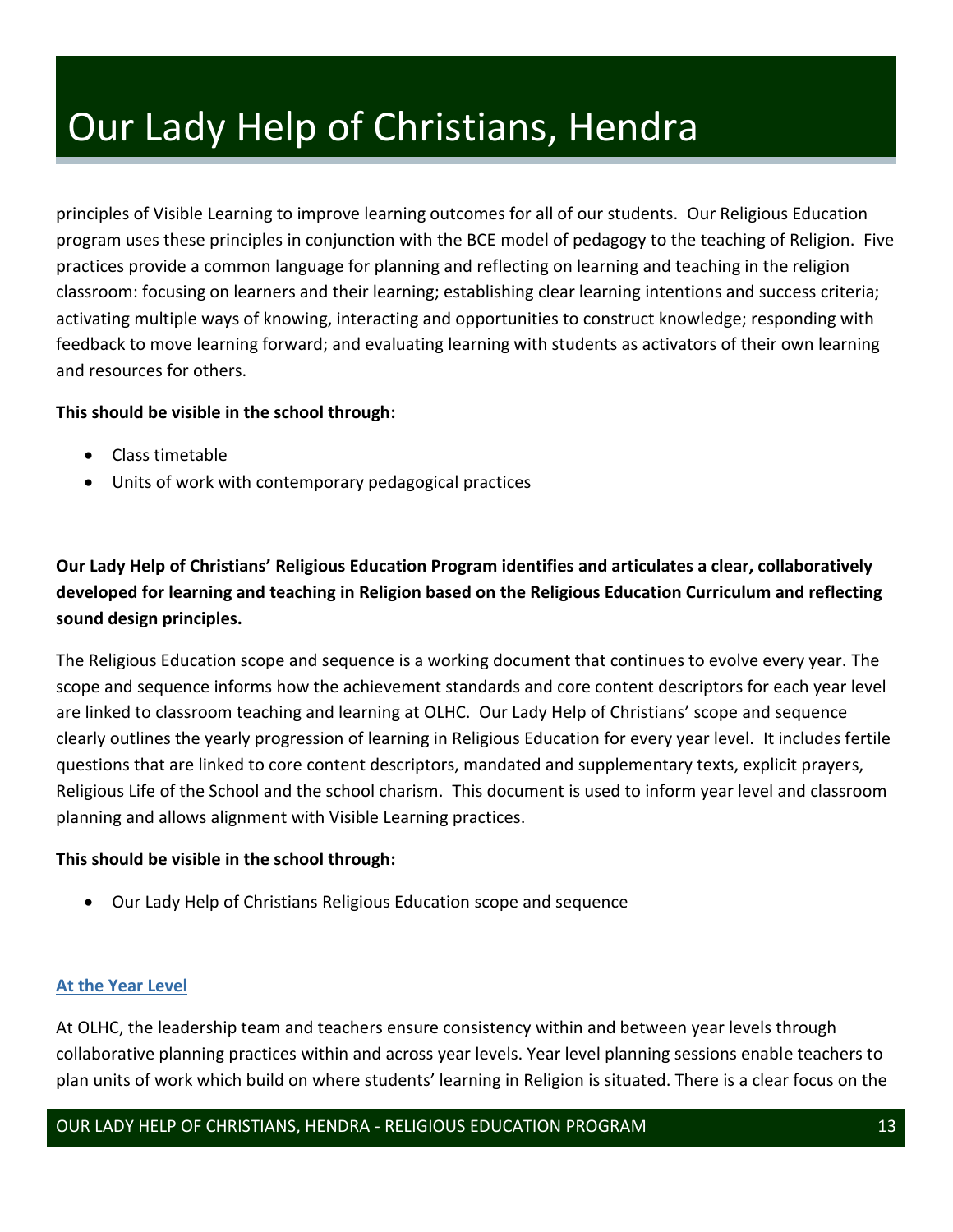line of sight in year level planning: year level description, achievement standard and content descriptors. The planning template also identifies mandated scripture and explicit prayer to be covered in the unit of work. Teachers then articulate the teaching and learning sequence through an inquiry approach which also reflects the Visible Learning principles. Students are provided with varied and multiple opportunities for assessment during and at the completion of the teaching cycles. The planning template also includes identified connections to the Religious Life of the School, other learning areas where appropriate and other local contexts.

### **This should be visible in the school through:**

- Our Lady Help of Christians Religious Education scope and sequence.
- Planning template.
- Completed plans for units, evidence of planning and assessment.
- Provision of one day per term for curriculum planning, inclusive of Religious Education.
- Teachers meet regularly at designated times, both within non-contact time and at mutually convenient times, to collaboratively plan, review and reflect on their curriculum planning, learning and teaching processes.
- During curriculum planning time, teachers collaboratively reflect on the effectiveness of their planning, the strategies used and the achievement of the students.
- Teachers plan units of work each term using the Religion Curriculum for their year level while being aware of the relevant content and skills, which are taught, in the preceding and following year.
- The line of sight for Religious Education for each year level is used during planning days.
- A reflective practice is used at the beginning of each planning session on the previous unit of work.
- Moderation processes are planned throughout the year to ensure a consistency of judgement across the year level.
- The APRE ensures that teachers have resources available to enhance the learning and teaching of Religion and to teach about relevant Feast Days.

### **At the Class and Individual Student Level**

At OLHC the Religious Education Curriculum class planning, routines and practices are organised to respond to the needs of students and teachers in the following ways.

#### **This should be visible in the school through:**

• Teacher plans are available for the Leadership Team to monitor and provide feedback on.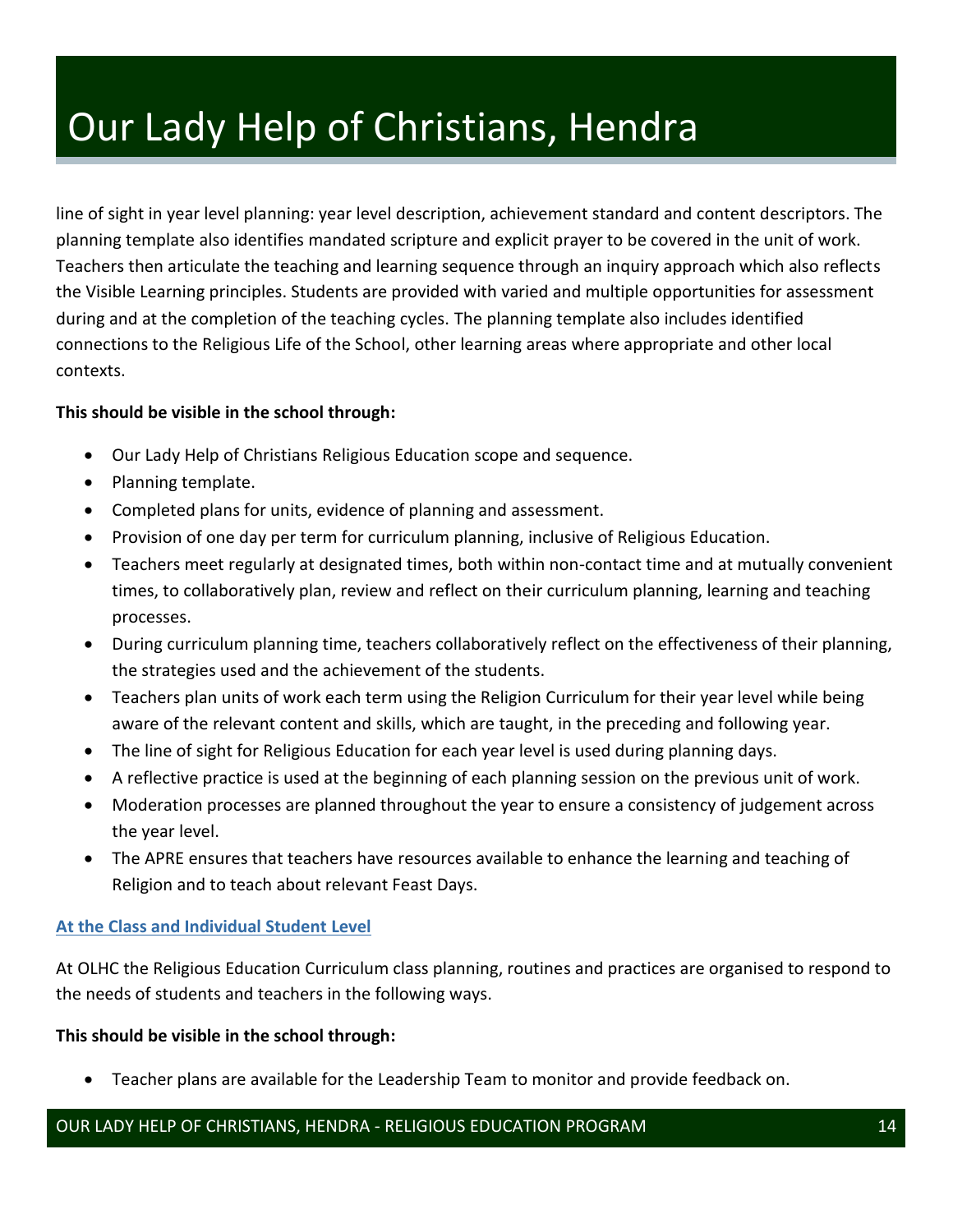- When required, the APRE assists with classroom planning.
- Weekly classroom timetables clearly show the teaching of Religion and aspects of the Religious Life of the School.
- All classrooms, the staffroom and the school reception have visible sacred spaces, reflecting the liturgical calendar.
- All classes are expected to engage in daily classroom prayer.
- All classes are expected to engage in a practice of meditation.
- Classes participate in a wide range of Religious Life of the School activities as well as social justice initiatives and service learning activities.
- Teachers refer to the Religious Life of the School annual planning document to inform their everyday classroom teaching and learning.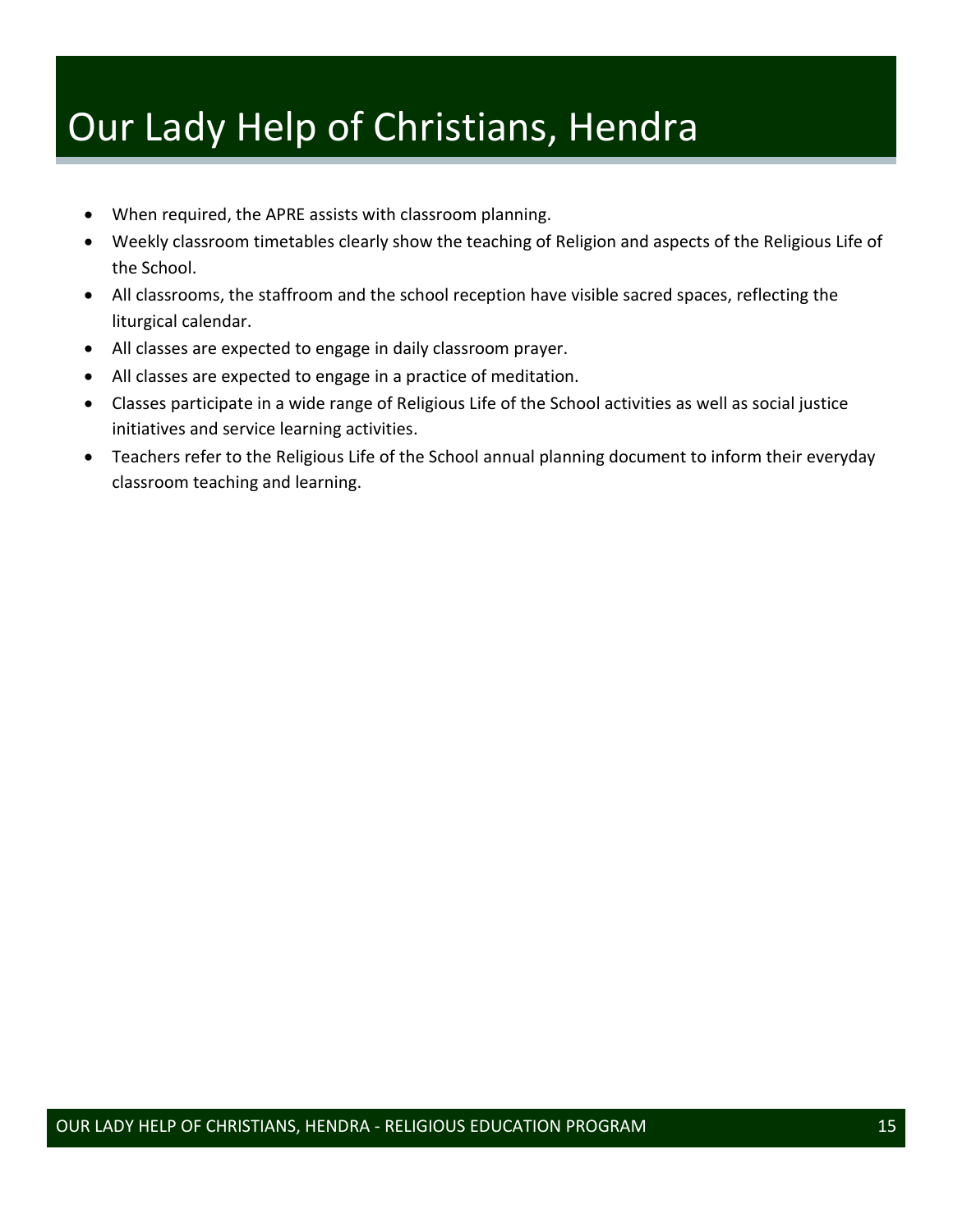### **Element Three – High Quality Learning and Teaching**

#### Our Lady Help of Christians' Learning and Teaching in Religious Education

Our Lady Help of Christians' Religious Education Program is consistent with whole school approaches to learning and teaching across the curriculum. It identifies how these approaches are developed, communicated, supported and reviewed.

#### **At the School Level**

### **OLHC's Religious Education Program identifies and articulates processes for ensuring religious educators meet accreditation requirements and engage in regular professional learning in Religious Education.**

Staff at Our Lady Help of Christians are regularly provided with Professional Development in Religious Education content, pedagogy and current best practice. One full day of PD and at least one staff meeting each term is devoted to Religious Education and is facilitated by the APRE, SIT or EORE. The content continues to be determined by the needs of the staff in relation to the successful implementation of the Religious Education Program and supports the growth of the Religious Life of the School.

### **This should be visible in the school through:**

- Professional Learning records for pupil-free days each year.
- Religious Education focus for at least one staff meeting/twilight per term.
- APRE has regular meetings with EORE to assist with implementation of Religious Education Curriculum.
- Release time for SIT members.
- Annual re-evaluation and tracking of scope and sequence
- Staff who have interim accreditation are provided with support to complete REAP program.
- Staff who have interim accreditation are encouraged by the Leadership Team to complete their accreditation requirements in a timely manner.

### **Our Lady Help of Christians' Religious Education Program identifies and articulates powerful whole school pedagogies, embedded in the BCE model of pedagogy, which ensures continuity of learning for all students within and beyond the religion classroom.**

OLHC's pedagogies are framed by the characteristics of Visible Learning ensuring the continuity of learning for all students within the Religion classroom and beyond. Fertile questions, learning intentions and success criteria for Religion units are displayed in all classrooms and made explicit to students and parents. Visible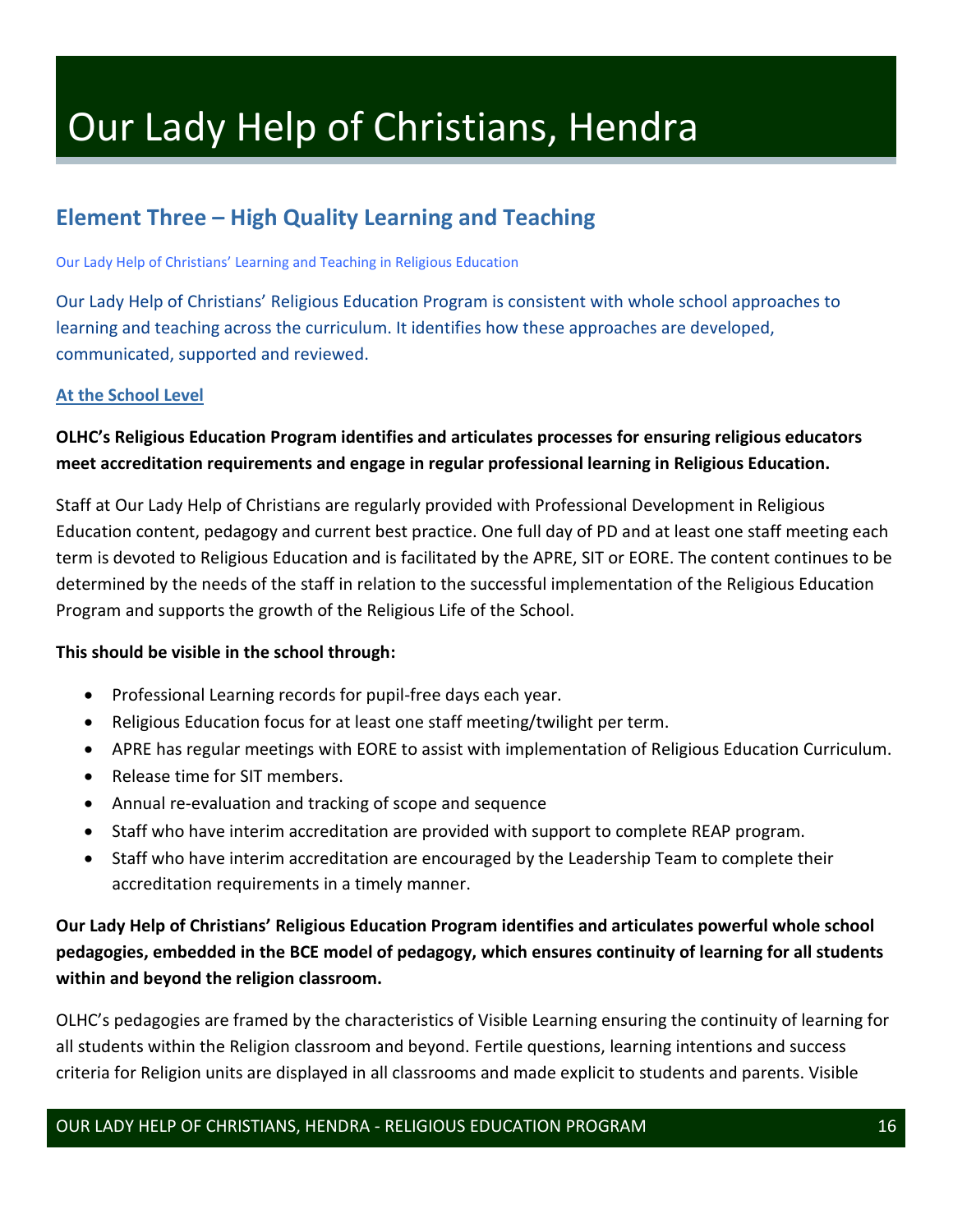Learning practices allow for high quality and high equity learning outcomes for students. They are embedded in OLHC's processes to ensure consistency of teacher judgement and assessment in Religion. Our Lady Help of Christians plans for intra and inter school moderation processes throughout the year to allow for reporting student progress in Religion to all major stakeholders.

Teachers use an inquiry approach to plan and teach Religious Education, incorporating the use of digital tools to engage students.

### **This should be visible in the school through:**

- Key staff members have in-serviced staff on Visible Learning practices used in Religion and other classroom practices.
- Religion is reported to parents each semester using SRS.
- Moderation processes occur each term across year levels.
- Fertile questions, learning intentions and success criteria are explicitly communicated.

### **Our Lady Help of Christians' Religious Education Program identifies and articulates quality resources that are accessed to provide meaningful and relevant learning experiences for all students.**

OLHC places a high value on quality resources to be used to enhance the learning experiences of all students. The RE budget is used to purchase resources, including experiential kits for the early years, Jewish artifacts and other resources that support various units. Teachers have also received professional development from the staff of Resource Link to assist them to engage students with a broad range of quality Religious Education resources, including Web 2 tools.

In 2020, priority will be given to professional development for teaching staff in the Reading to Learn program, and strategies will be identified and utilised by teachers to assist student when accessing mandated scripture and developing an understanding of the Three Worlds of the Text. Teachers also use a variety of online resources such as Weebly websites, Bible Gateway, BCE Learning Bytes, At One Altar, BCE Ways to Pray Calendar and Loyola Press to engage and enhance student learning.

### **This should be visible in the school through:**

- Religious Education budget to purchase new resources
- Resource Link bookings
- Anticipated use of Reading to Learn strategies to access the Three Worlds of the Text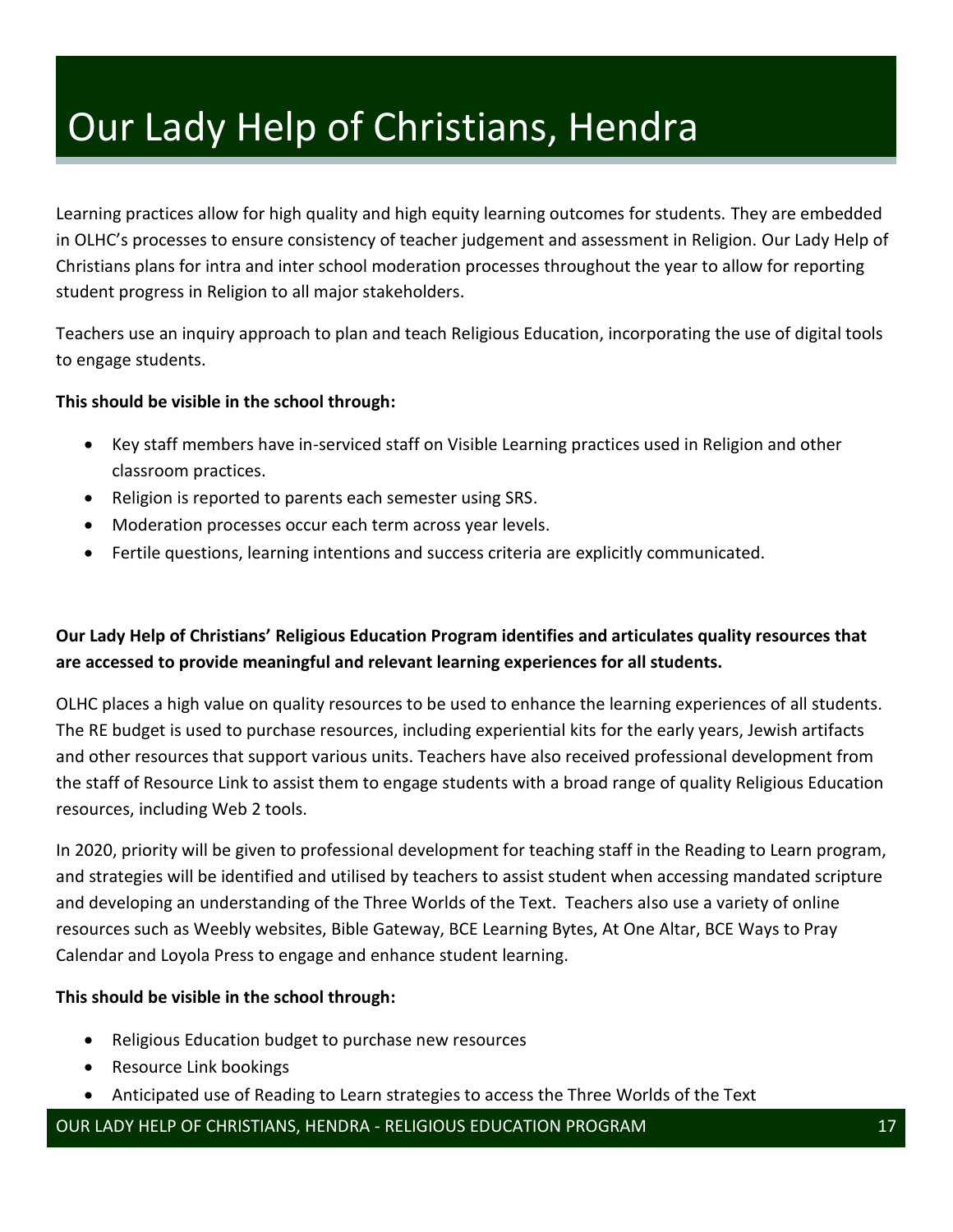- Online resources
- OLHC RE website

**Our Lady Help of Christians' Religious Education Program identifies and articulates the school's principles and guidelines for effective assessment practices, including processes to ensure consistency of judgement in Religion.**

Staff at OLHC are required to meet each term in year levels to discuss student assessment in Religion. Assessment tasks are expected to meet the various needs of students in their class, and provide multiple opportunities for assessment to take place. These tasks are planned in various modes and reflect current best practice in relation to digital technologies. Staff also engage in annual CTJ opportunities and have annotated work samples prepared for intra and inter school moderation.

### **This should be visible in the school through:**

- Unit plans that include multiple assessment opportunities related to the achievement standard.
- CTJ assessment task.
- Staff participation in intra and inter school moderation in Religious Education.

### **Our Lady Help of Christians' Religious Education Program identifies and articulates processes for reporting student progress and achievement to students, parents/caregivers and the community.**

Each term, teachers at OLHC are required to provide an overview of content and assessment in Religion each term. These term overviews are accessed by parents on the school website. A copy is also sent home with the children. Parents/caregivers are also provided with a semester report that clearly identifies student progress in Religious Education.

Formal written feedback that outlines student progress in relation to the achievement standard in Religious Education is also provided in an end of semester report. Assessment is directly related to the expected achievement standard and multiple opportunities are provided for students to demonstrate their knowledge and skills in Religion. Feedback on these tasks is provided via informal conferencing with the students as well as written annotations. Criteria sheets/matrix are used to provide feedback and also highlight to both student and parents expectations in relation to the achievement standard.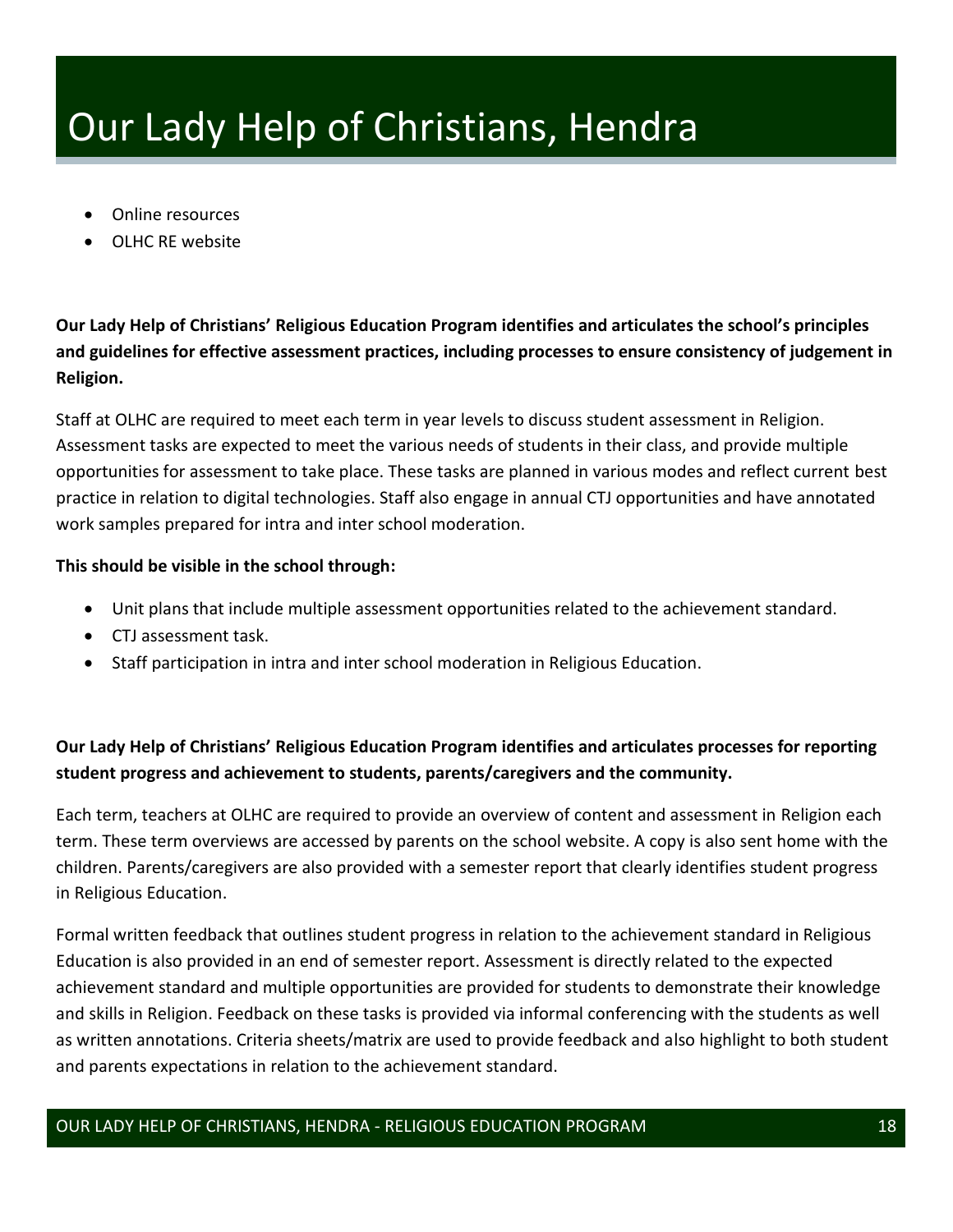### **This should be visible in the school through:**

- Each semester parents receive reporting on progress in Religious Education, including a comment.
- Annotated work samples and authentic feedback provided to students and parents in relation to assessment tasks.
- Term overviews provide outline of expectations in Religious Education.

### **At the Year Level**

**Our Lady Help Christians' Religious Education Program identifies and articulates how teachers enact whole school pedagogical practices making the learning intent and success criteria visible to each student, at both a year level and class level.** 

OLHC embraces the guiding principles of Visible Learning to improve student outcomes for all students. This is implemented across all learning areas including Religious Education. It is expected that learning intention in Religious Education are explicit and that authentic feedback is provided to students. The 'visible' aspect enables students to become independent with their own learning, which in turn attributes to lifelong learners.

The inquiry approach to learning is used at OLHC to develop units of work in Religion. Inquiry based learning promotes a constructivist approach with the Religion Curriculum and enables deep conceptual understandings and critical thinking skills. Digital technologies are used to engage student learning.

### **This should be visible in the school through:**

- Learning intentions and success criteria are created for each unit of work.
- Learning intentions and success criteria are visible to all students.
- Differing assessment approaches to cater for all students.

**Our Lady Help of Christians' Religious Education Program identifies and articulates how year level and class planning incorporate a range of effective assessment practices that enable each student to demonstrate the full extent of their learning against the achievement standard.**

OLHC uses the BCE model of pedagogy throughout the planning, teaching and assessing process for all curriculum areas. This is used in conjunction with the context/text model and the gradual release of responsibility process. This ensures that teachers are providing quality learning experiences and assessment practices.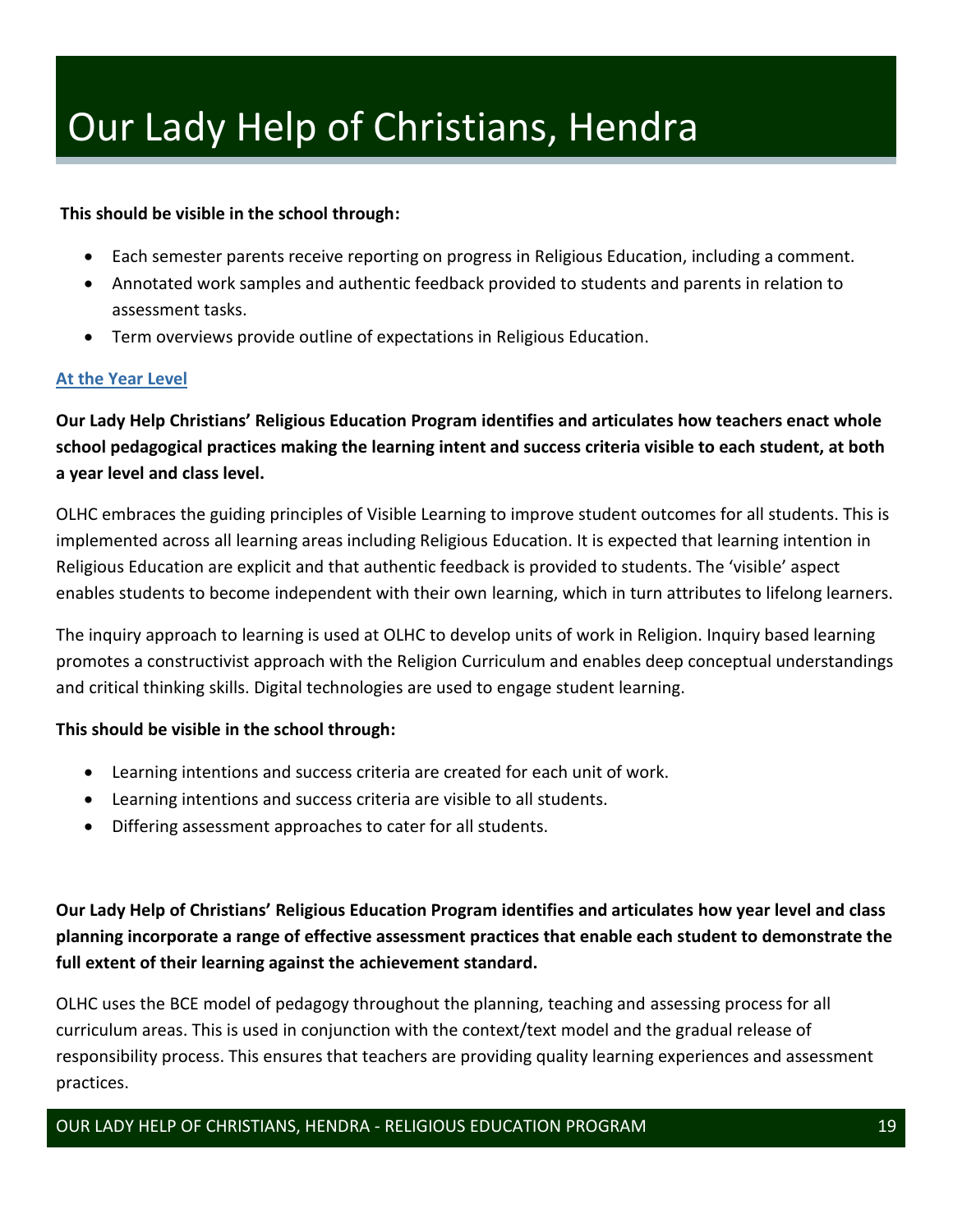The process of assessing student learning provides opportunities for teachers and students to improve and plan for further learning. Assessment is undertaken for the purpose of: assessment for learning (sharing learning intentions, criteria for success and providing feedback); assessment of learning (gathering information to make professional judgements); and assessment as learning (student self-assessment). Teachers cater for the diverse needs of students by using a range of different assessment strategies to ascertain what each student has learnt and make judgements about the extent and quality of student's achievement in relation to the achievement standards. Student folios are used to track student development and achievement across the year.

### **This should be visible in the school through:**

- BCE model of pedagogy is reflected in the Religious Education planning template.
- Multiple assessment opportunities related to the achievement standard.
- Differing assessment approaches, such as use of digital technology, to provide multiple, authentic, high quality assessment opportunities.
- A whole school approach to sharing learning intentions and outlining success criteria.
- Student folios to track development and achievement.

### **Our Lady Help of Christians' Religious Education Program identifies and articulates practices used to ensure consistency of teachers' judgement about student progress and achievement across the year level.**

It is expected that teachers at Our Lady Help of Christians will plan in collaboration with other key staff members to ensure consistent, high quality student achievement. Planning days are planned throughout the four terms each year. Staff are required to meet with the APRE or PLL to ensure that learning experiences support students to demonstrate the achievement standards.

### **This should be visible in the school through:**

- Collaborative planning across each year level four times per year.
- Moderation processes as part of the reporting process.

### **Our Lady Help of Christians' Religious Education Program identifies and articulates practices used at the year level for reporting student progress, achievement and development to students, parents/caregivers.**

Religious Education is reported in written form twice yearly at Our Lady Help of Christians. This takes the form of an overall achievement and a comment outlining the student's achievement against the curriculum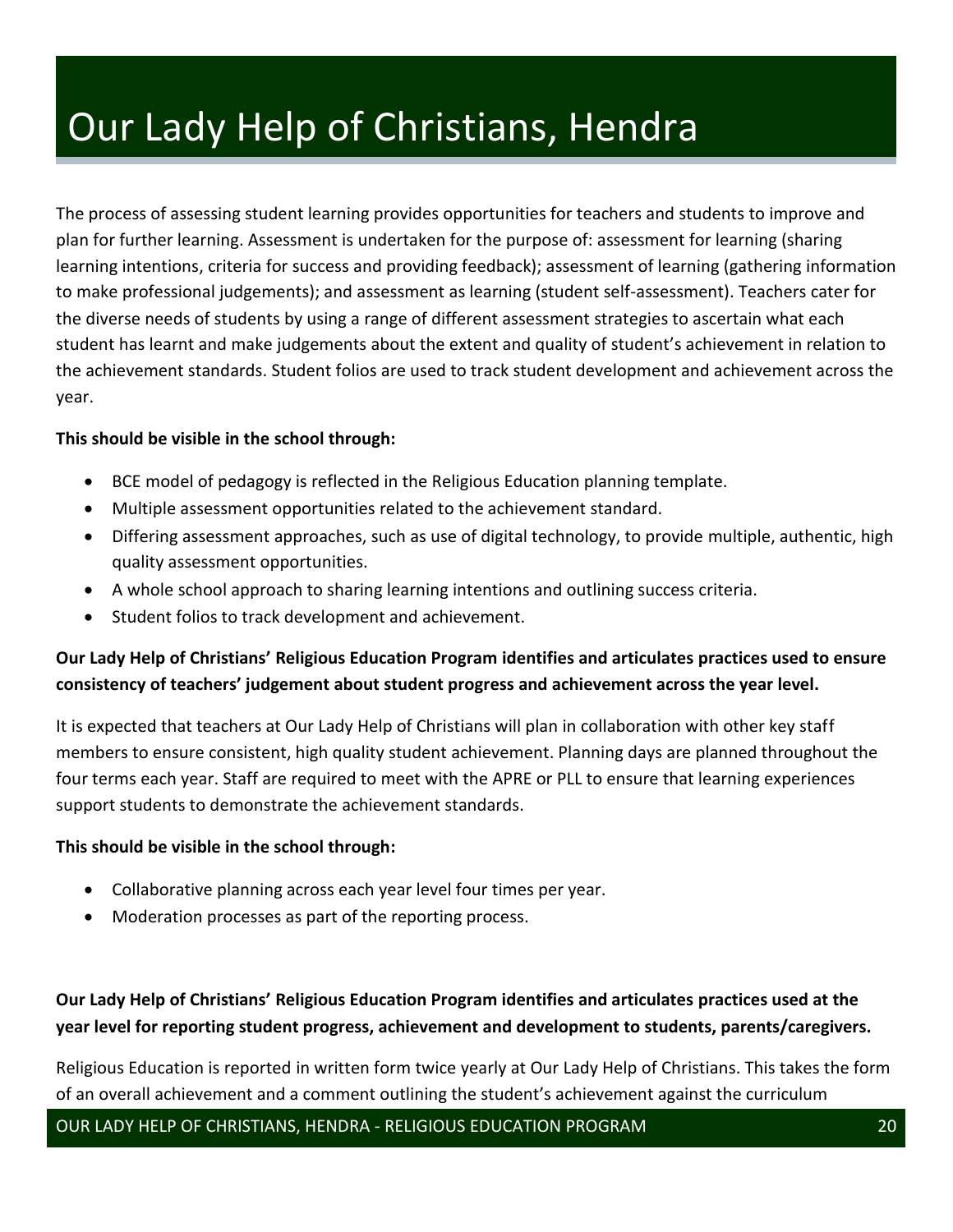achievement standard. Parents are also given the opportunity to formally meet with the teacher twice each year to discuss their child's progress. Sharing examples of student work, both digital and written, is also an important part of this process.

### **This should be visible in the school through:**

- Formal parent-teacher interviews.
- Formal semester report outlining student achievement.
- Annotated assessment items with authentic feedback.

**Our Lady Help of Christians' Religious Education Program identifies and articulates the role holders who collaboratively lead the development and monitoring of agreed approaches to curriculum, pedagogy, assessment and reporting across the year level.**

At OLHC, the Principal, APRE and PLL are the guiding coalition. In collaboration with the Resource Centre Coordinator, ST:IE and classroom teachers, lead the development and monitoring of agreed approaches to curriculum, pedagogy, assessment and reporting across the year levels and school. Assessment tasks are planned across year levels with the intention of consistency. Reporting is uniform across the school.

### **This should be visible in the school through:**

- Regular meetings of key stakeholders to develop and refine curriculum practices.
- Whole school approach to reporting.
- Units of work and assessment tasks planned in consultation with the Leadership Team.

### **At the Class and Individual Student Level**

### **Our Lady Help of Christians' Religious Education Program identifies and articulates how feedback is used to enhance student learning progress and development.**

Teachers at OLHC use feedback as an integral part of our Visible Learning pedagogy. Feedback is provided both formally and informally to students. Criteria sheets and annotated work samples are used to provide authentic feedback in relation to the curriculum achievement standards. This allows teachers to work with students to see where and how they can improve their religious understanding. Individual conferencing and classroom discussions are used as informal feedback opportunities.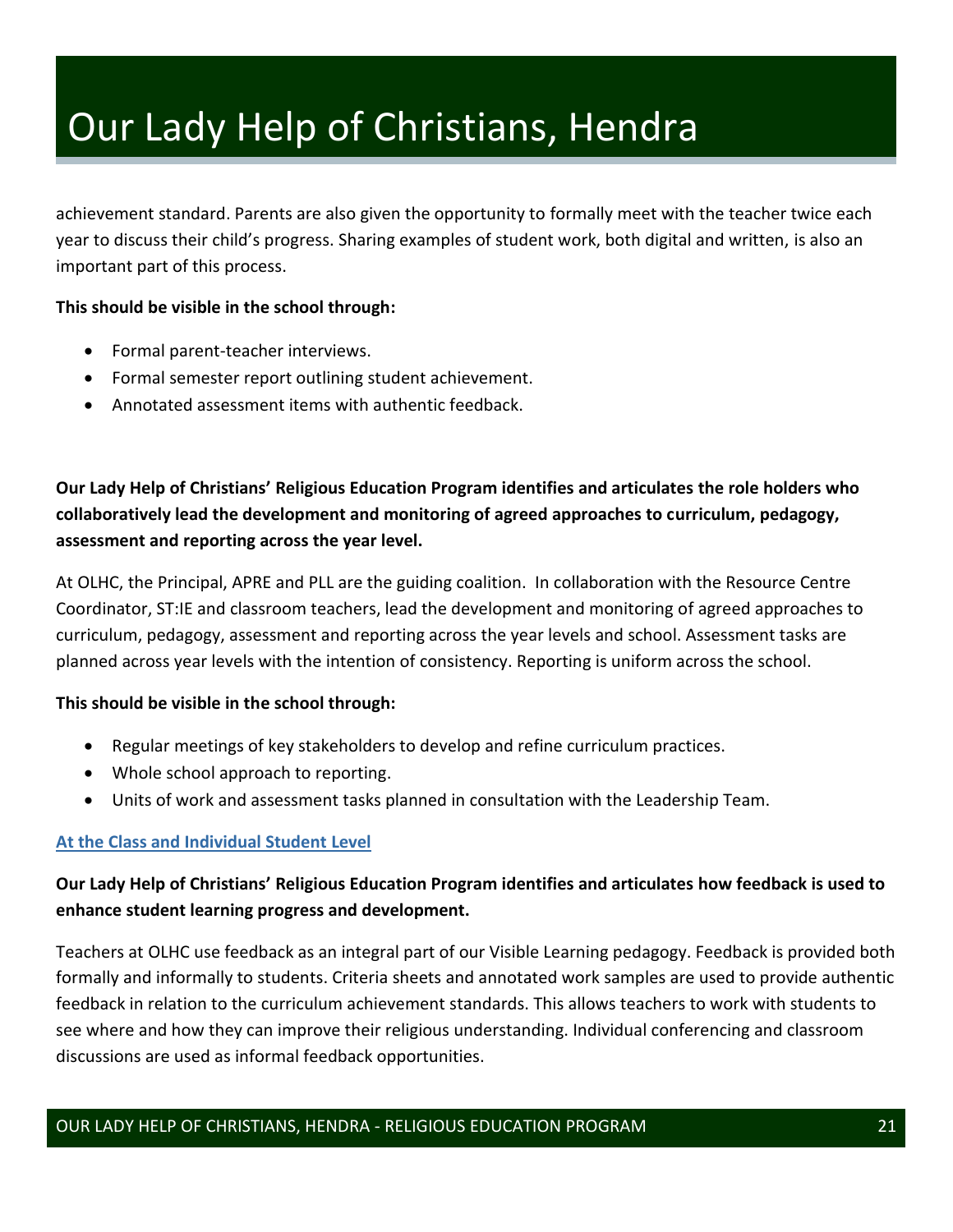### **This should be visible in the school through:**

- Annotated work samples.
- Criteria sheets related to the achievement standard.

### **Our Lady Help of Christians' Religious Education Program identifies and articulates how the use of a body of evidence of student work is used to make judgements about each student's progress and achievement against the achievement standard.**

Multiple opportunities are provided to students to demonstrate their learning against the achievement standard for Religious Education. This allows a body of evidence to be collected and used to make judgements about the student's learning. This evidence informs future planning and assists with the reporting process.

- Annotated work samples.
- Criteria sheets related to the achievement standard.
- Student folios used to track development and achievement.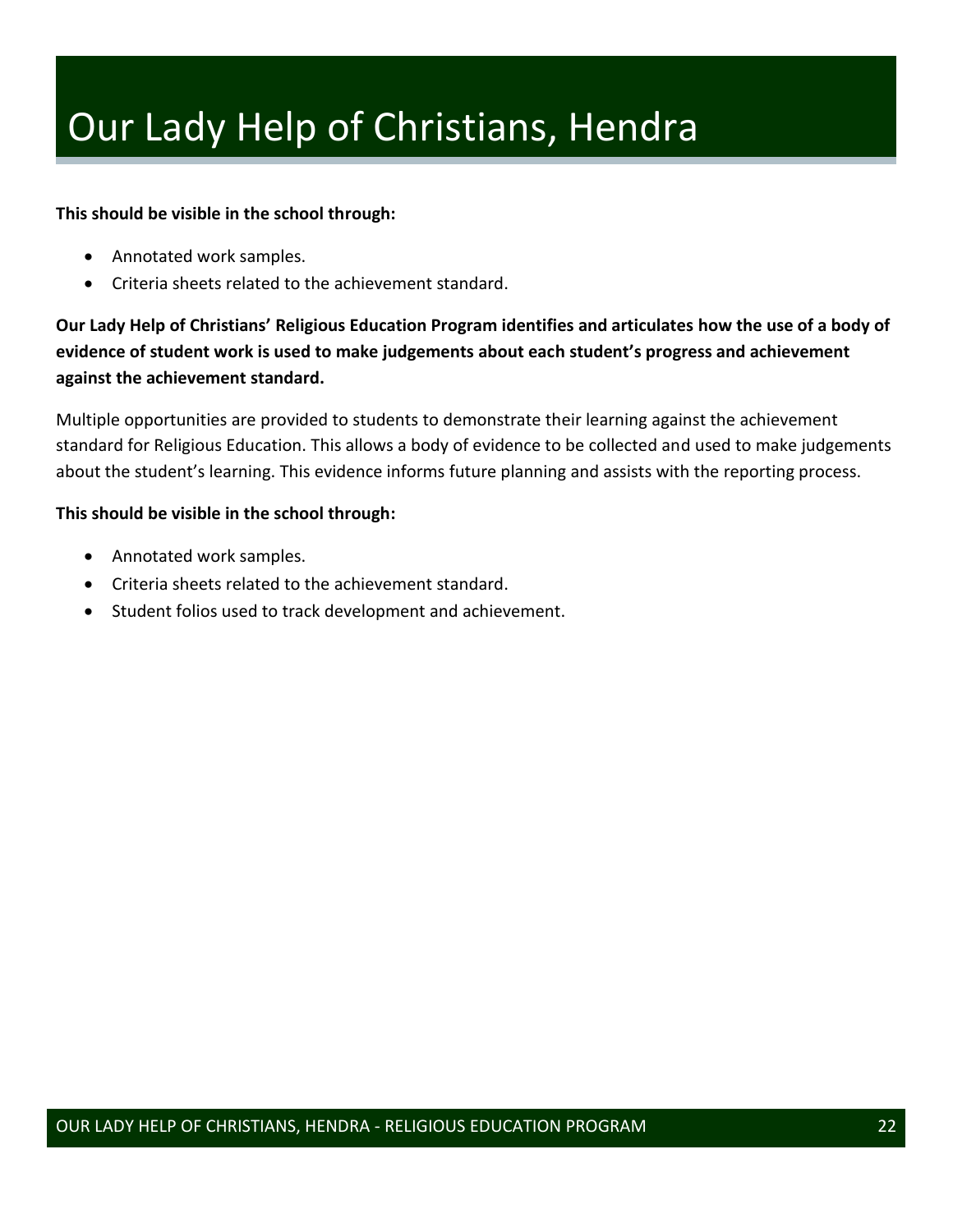### **Element Four – Monitoring and Evaluation**

Our Lady of Christians' Monitoring and Evaluation of Religious Education

Our Lady Help of Christians' Religious Education Program outlines how student progress and achievement are monitored to ensure high expectations for each student. It identifies how data is used to evaluate current practice and inform decision-making and action related to the classroom teaching of Religion and the Religious Life of the School.

### **At the School Level**

**Our Lady Help of Christians' Religious Education Program identifies and articulates processes for how the school monitors, reflects on and evaluates student progress and achievement. This data is used to evaluate the current state of the religious life of the school and inform future decision-making and action.**

Our Lady Help of Christians uses a variety of processes to monitor and evaluate student progress and achievement. This data informs decision-making in a number of ways at the whole school level. Scheduled weekly meetings with our parish priest and sacramental coordinator allows for an additional critique ensuring the religious life of the school, the classroom teaching of Religion and parish events and activities are closely aligned.

- Teacher participation in professional learning about assessment and reporting to improve consistency of practice.
- Teachers access the BI tool to examine overall student achievement in Religious Education.
- Teachers use assessment to provide them with feedback regarding the effectiveness of units of work that have been taught.
- Annotated work samples and authentic feedback are provided to students and parents in relation to assessment tasks in Religion.
- Term overviews provide an outline of expectations in Religious Education.
- Annual school renewal of components helps evaluate the religious life of the school and to provide future direction.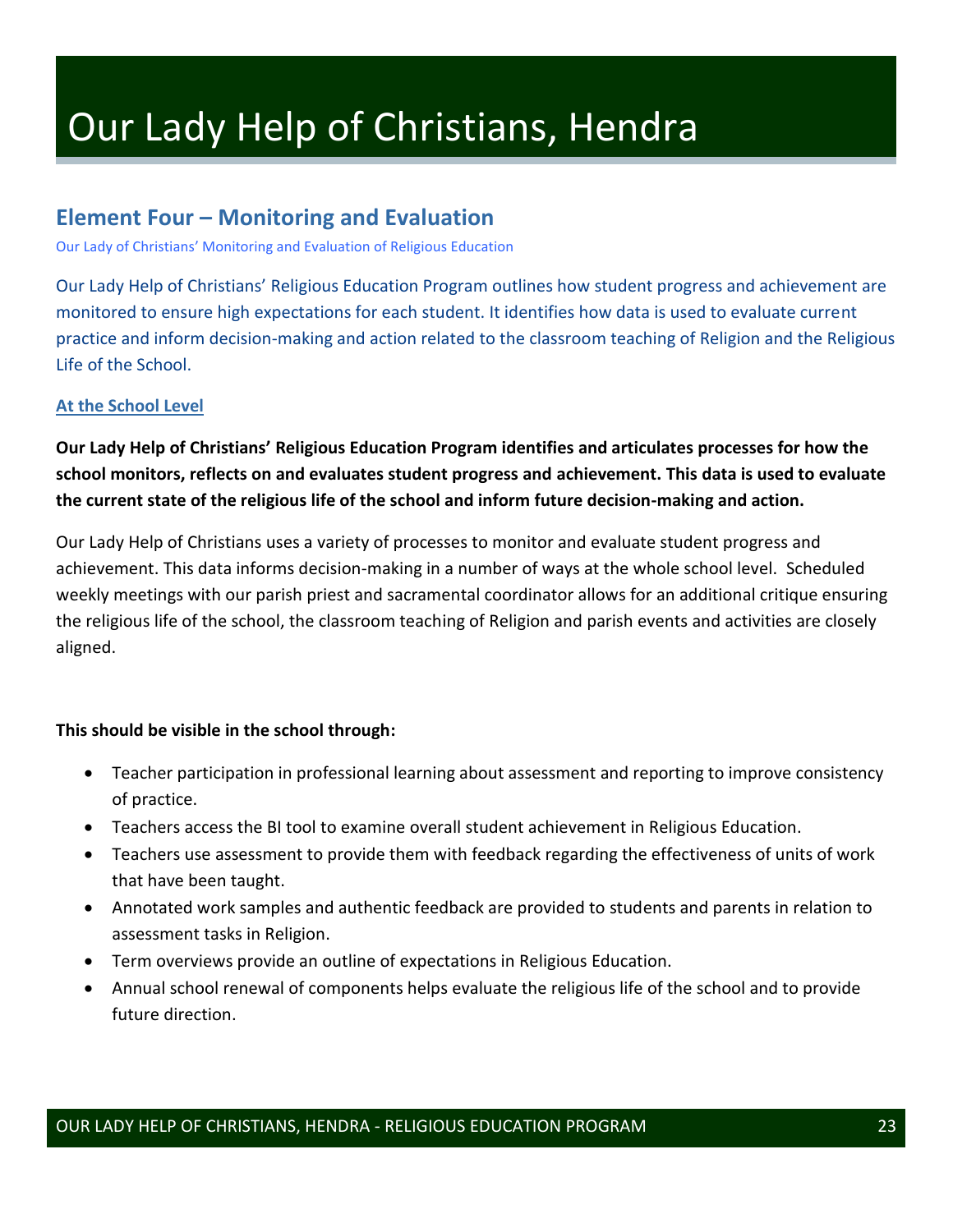### **At the Year Level**

**Our Lady Help of Christians' Religious Education Program identifies and articulates how student learning data is used at the year level and class level to inform decisions about curriculum planning and learning, teaching and assessing, and to monitor the progress and achievement of each student.**

At Our Lady Help of Christians, year level planning provides opportunities for teachers to use student-learning data to inform decisions about curriculum planning, teaching and assessing. Regular meetings held during non-contact time also enable teachers to become familiar with background knowledge to support planning, teaching and assessing and to ensure consistency across the year level. The monitoring and evaluating process at the year level includes professional dialogue with teachers during the annual inter-school moderation processes.

### **This should be visible in the school through:**

- Teacher moderation of samples of work during intra and inter-school moderation.
- The use of the BI tool to examine student achievement and to inform future planning across all key learning areas.

**Our Lady Help of Christians' Religious Education Program identifies and articulates how the effectiveness of year level planning is reviewed and evaluated and how changes to year level planning is accommodated and communicated.**

Our Lady Help of Christians' scope and sequence is used to inform all Religious Education planning. The scope and sequence is reviewed each year and changed accordingly. At the conclusion of each unit, year level teachers and the APRE review the effectiveness of all elements of the planning and recommendations are noted before adding the unit to the Staff Portal.

- Scope and sequence is treated as a working document and reflects the changes each year.
- Reflective practice each term provides a process for review and evaluation after teaching to inform future planning.
- On completion of the review, teachers upload the document to the RE folder allowing the APRE to access it and ensure that agreed expectations have been met.